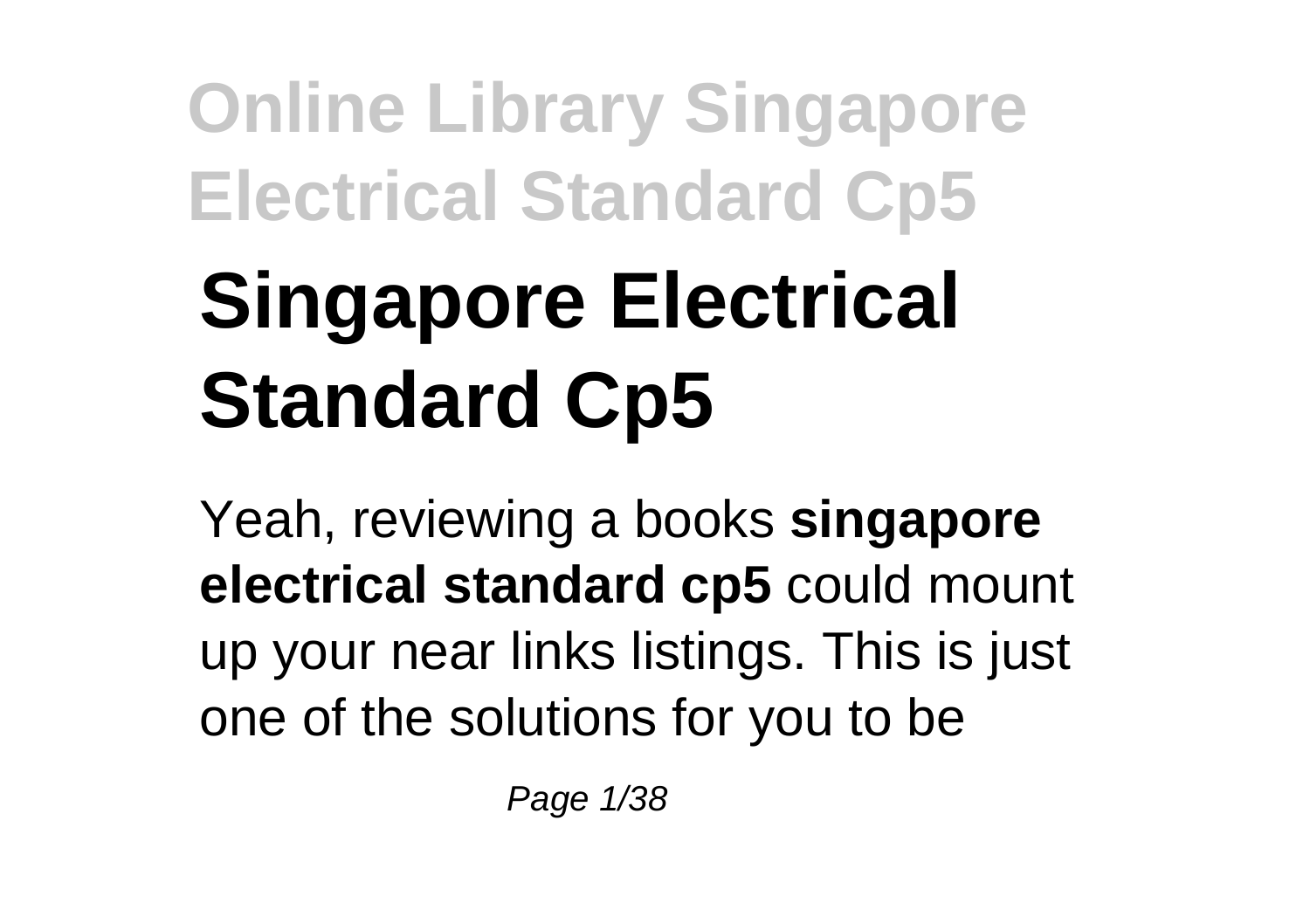**Online Library Singapore Electrical Standard Cp5** successful. As understood, realization does not recommend that you have

astonishing points.

Comprehending as well as covenant even more than additional will offer each success. next to, the revelation as capably as sharpness of this Page 2/38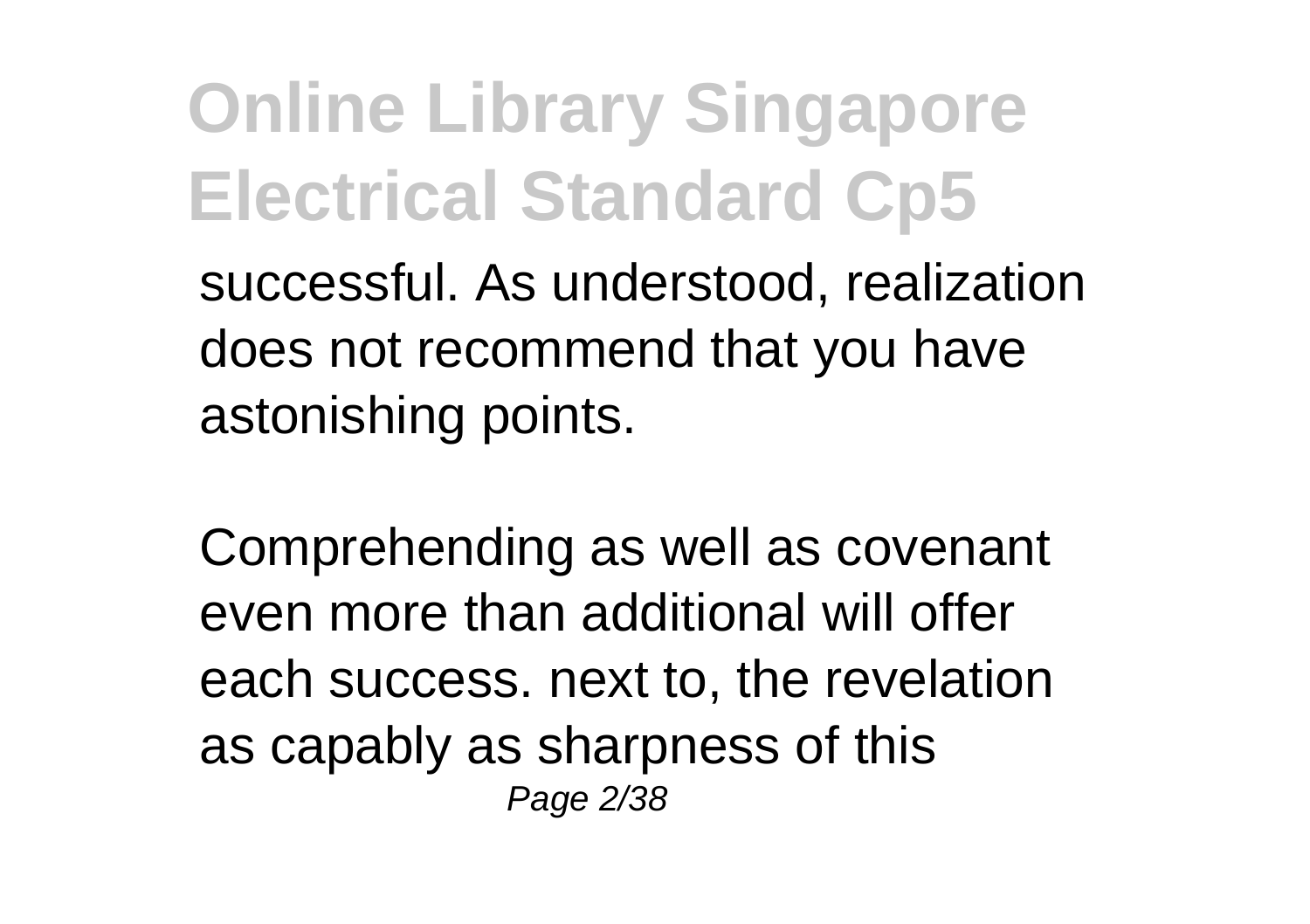singapore electrical standard cp5 can be taken as with ease as picked to act.

Electrical Wiring Installation @ BCA, Singapore Key elements of the AS3000 Wiring standards and some of the recent changes How To Wire A Double Socket How to use

Page 3/38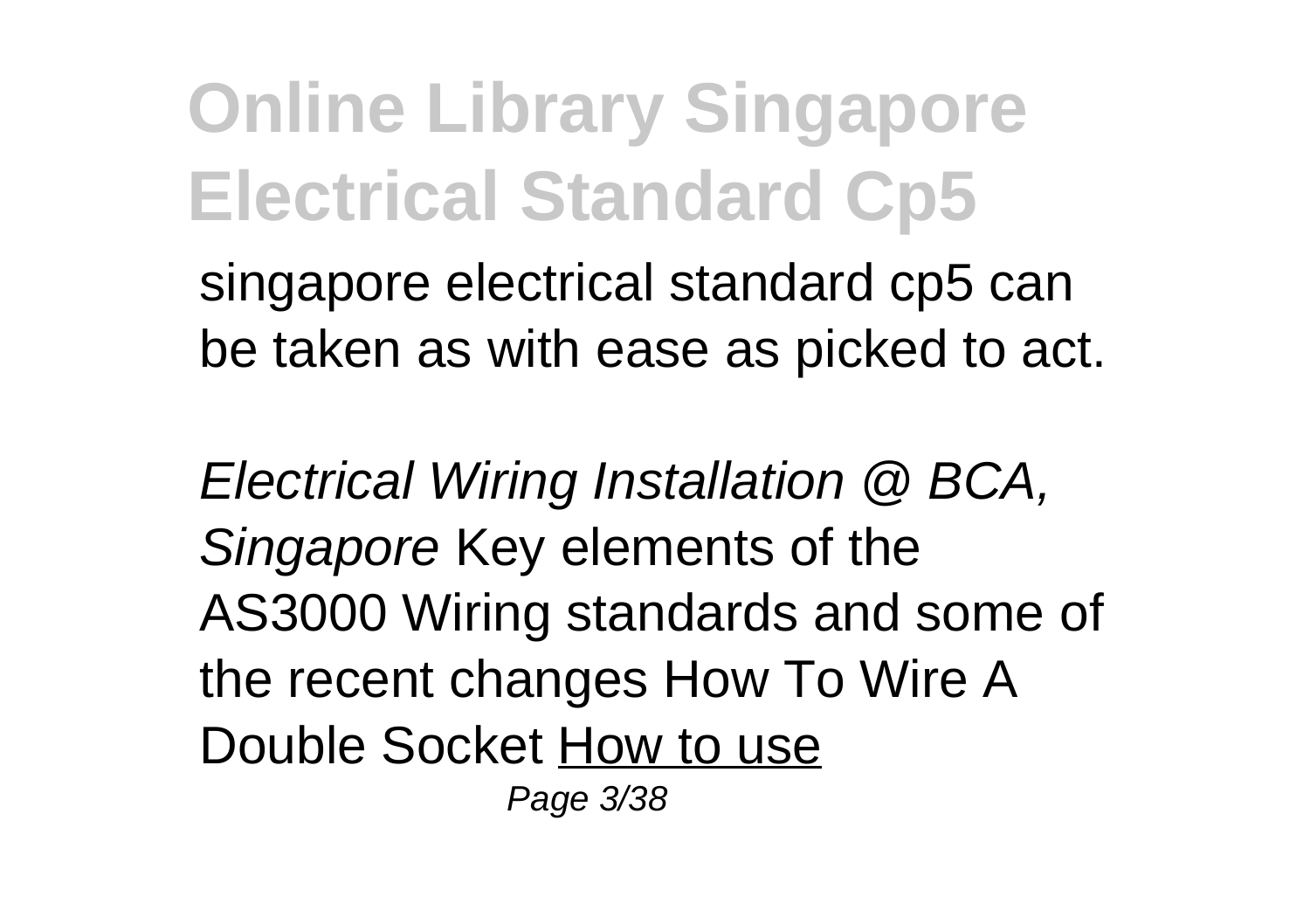#### AS/NZS3000 Wiring Rules

Singapore DB Box inspection

SS638 Voltage Drop Calculation by

Ray KhanHow to install a USB wall socket PROFESSIONAL \u0026 PRIVATE ELECTRICAL WIRING

CLASS - Students From Singapore

How to - Installing an Aqara Wall Page 4/38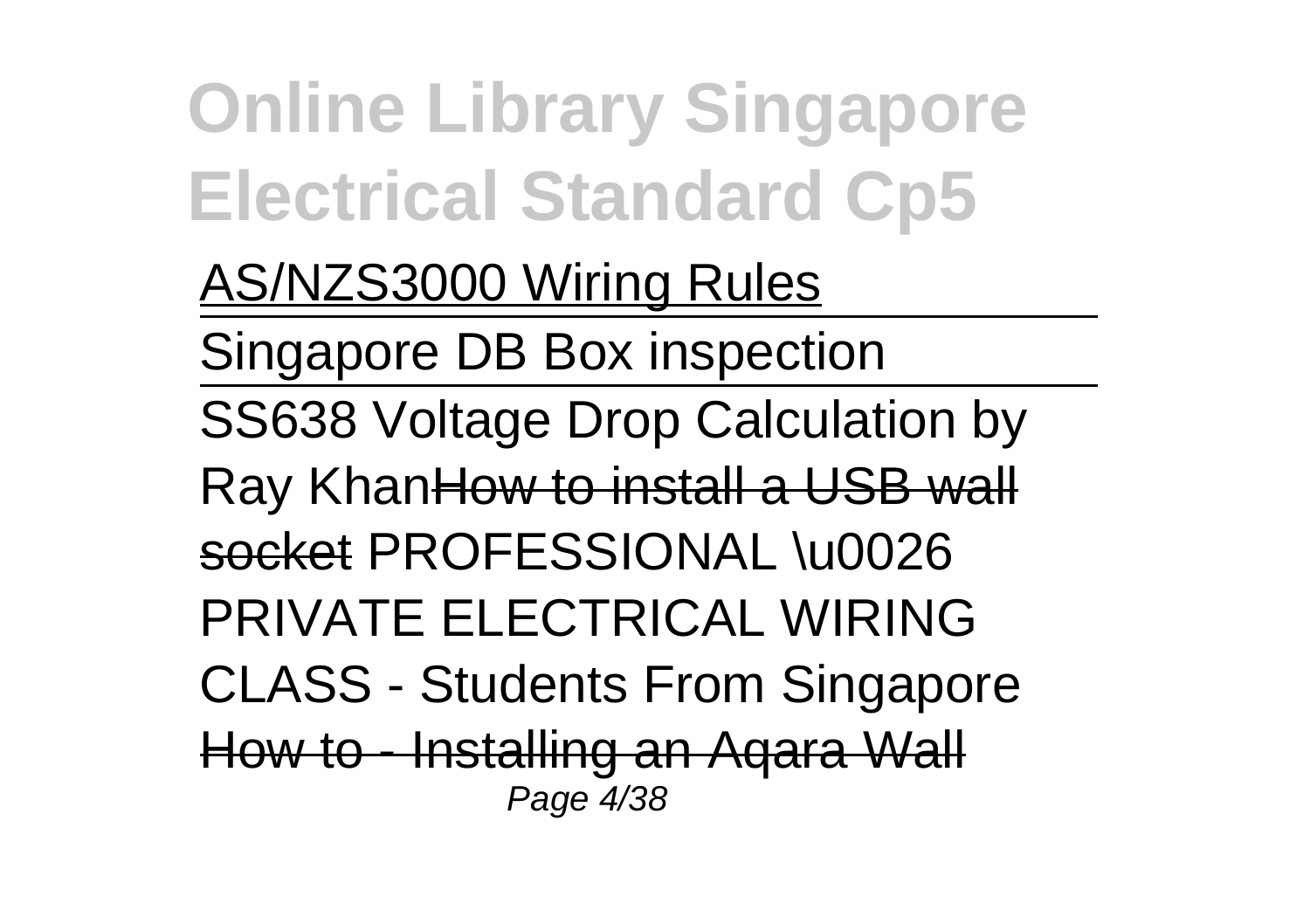Switch - UK/HK/SG - Singapore BTO HDB SS 638 - Beginner Guide Deployment for RCD

SS 638 Deployment of Surge Protection Device base on Singapore Standard Electrical InstallationCable size Circuit breaker amp size How to calculate What cable Proper Joint of Page 5/38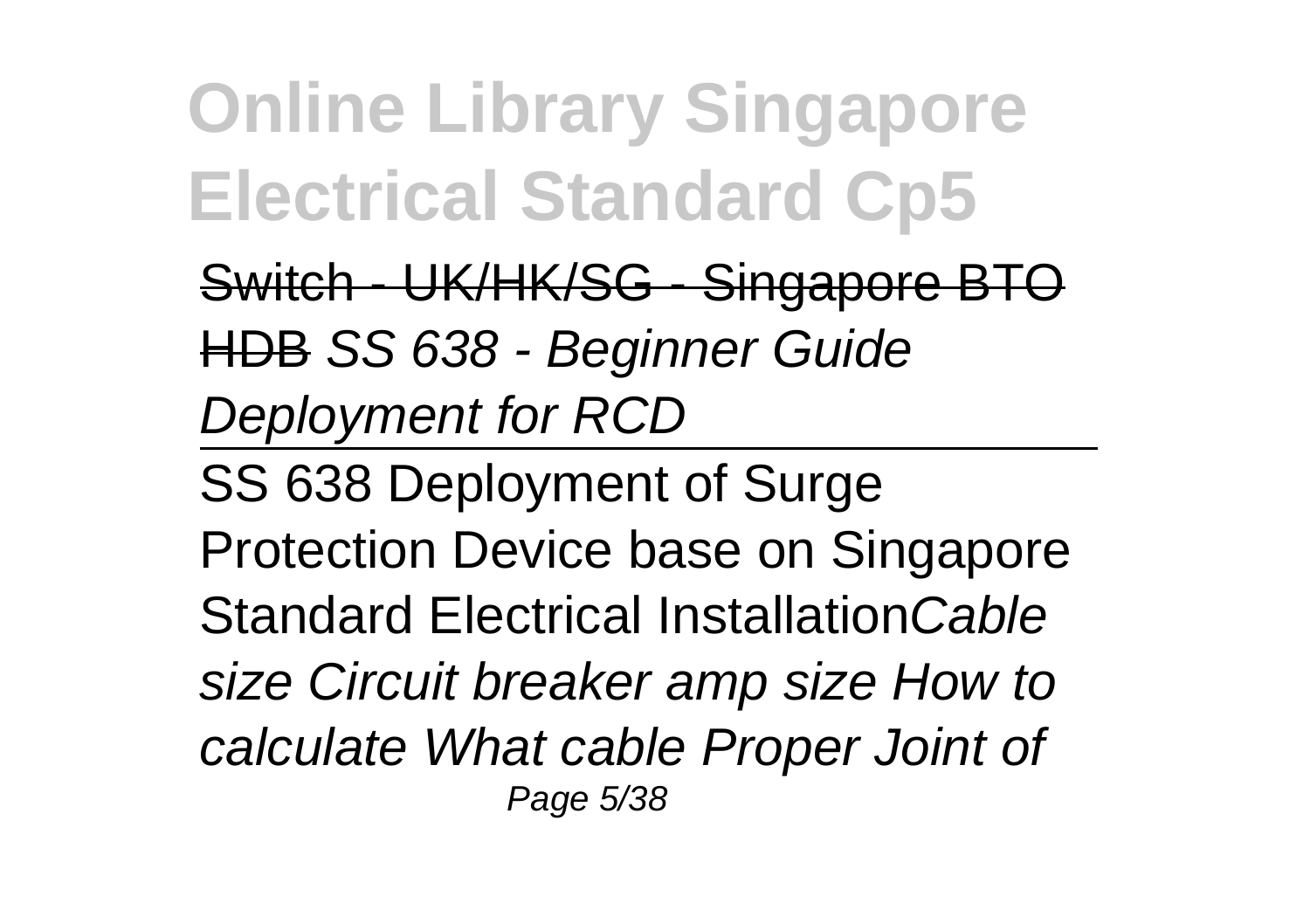Electric Wire How to wire a spur socket to ring circuit. Add a spur socket to ring main. **Electrical Design Analysis Tutorial for Residential Establishment!** Household Cable Selection Guide

Wiring a Boat Battery Banks \u0026 DC Panel / Chapter 7 EP 2LIGHTING Page 6/38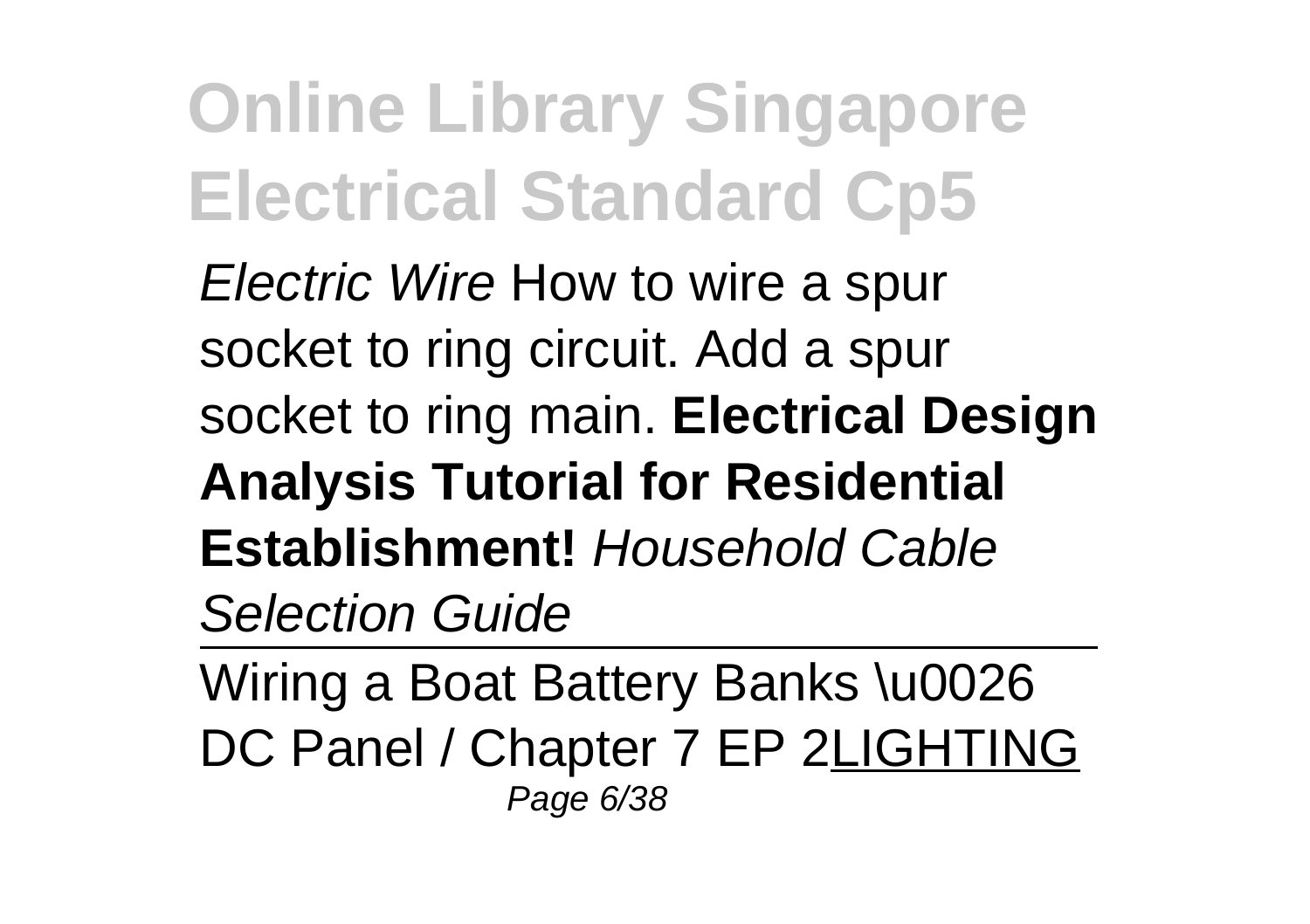OUTLET CIRCUIT/actual house wiring connection of lighting outlet with 15 ampere breaker Interview with a typical construction worker in Singapore Tips - Common Pitfalls of Installing an Inverter/Charger on a Boat How to fit a USB Plug Socket in the UK - Old and New Wiring Colours Page 7/38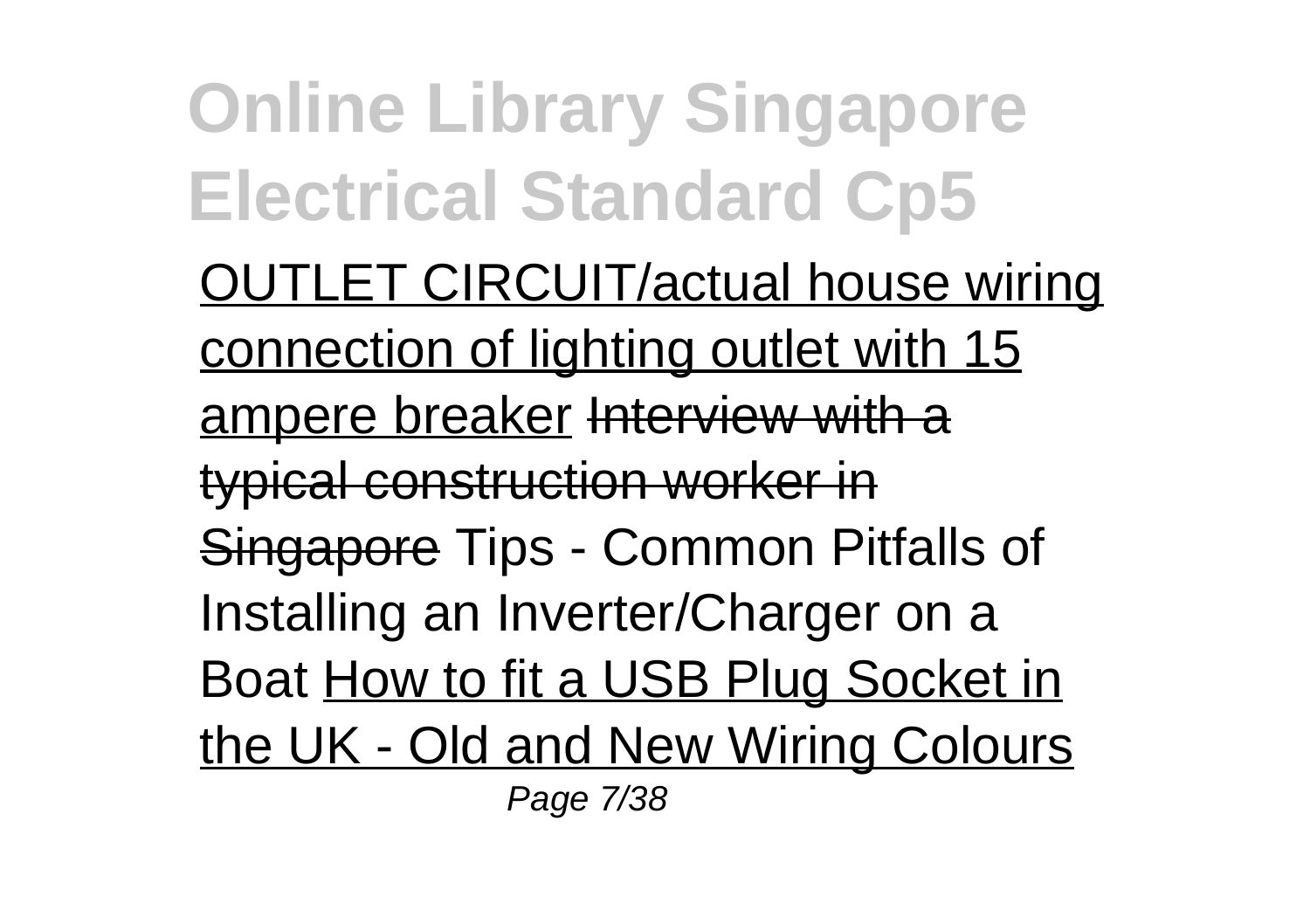**British Plugs Are Better Than All Other Plugs, And Here's Why** FE ELECTRICAL \u0026 COMPUTER EXAM REVIEW COURSE INTRODUCTION 1 El Antary Calculating Design current, maximum demand and diversity

Standard Wire Colour Code / Electrical Page 8/38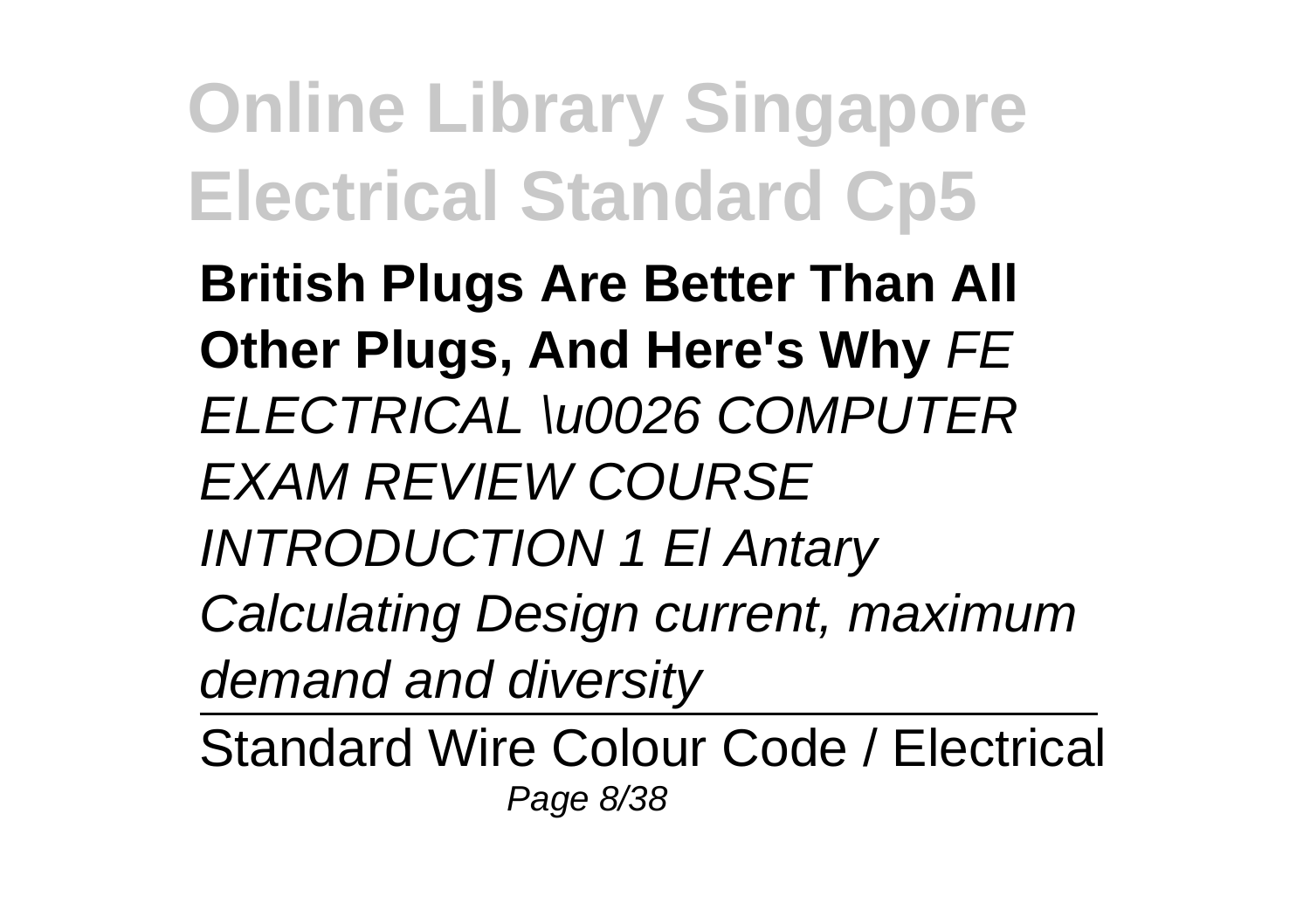wiring color code \"Note: this may be varied region to region\"Electrical Works In Singapore

SS 638 (Day 1) Electrical Installation on Circuit Breaker Deployment

Cable Grouping and the impact on electrical installationsMy days in the Advertising Publication Part 1 | Book Page 9/38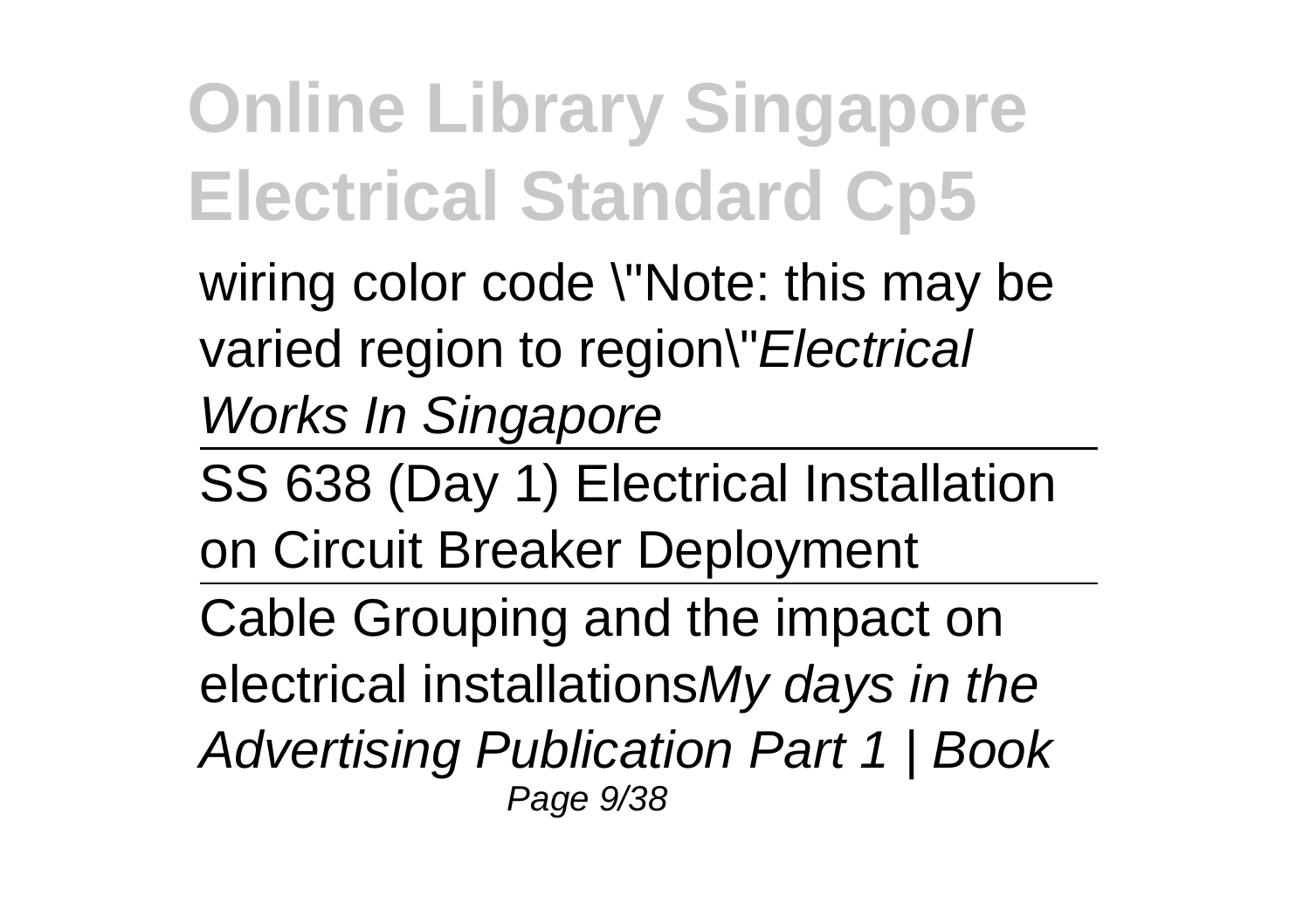publish training Singapore Singapore Electrical Standard Cp5 This Singapore Standard was approved on 17 September 2018 by the Electrical and Electronic Standards Committee under the purview of the Singapore Standards Council. First published as CP 5, 1977 First revision, Page 10/38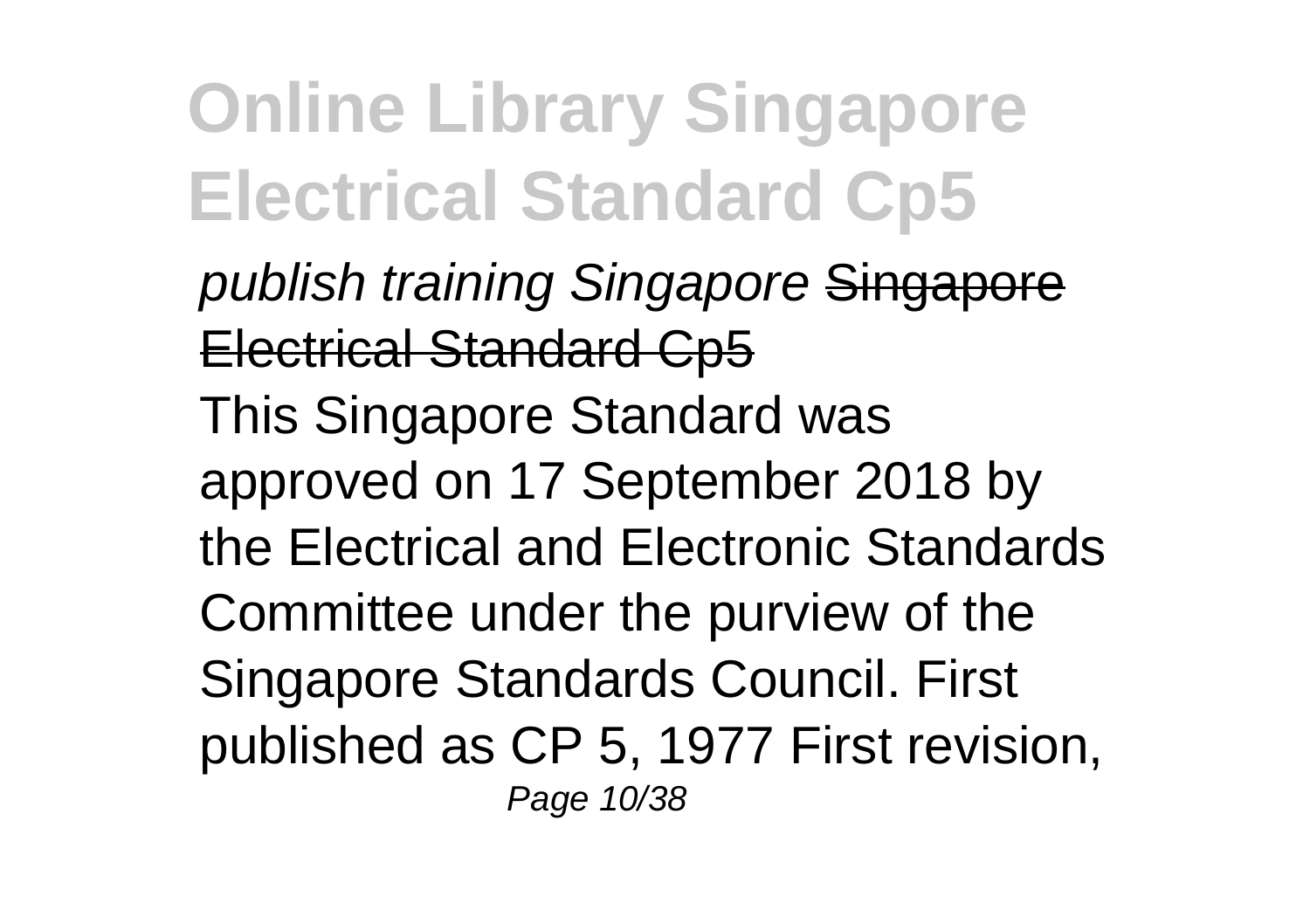1988 Second revision, 1998 Third revision and re-designated as SS 638, 2018 The Electrical and Electronic Standards Committee, appointed by the Standards Council, consists of the following members: Name Capacity Chairman : Er.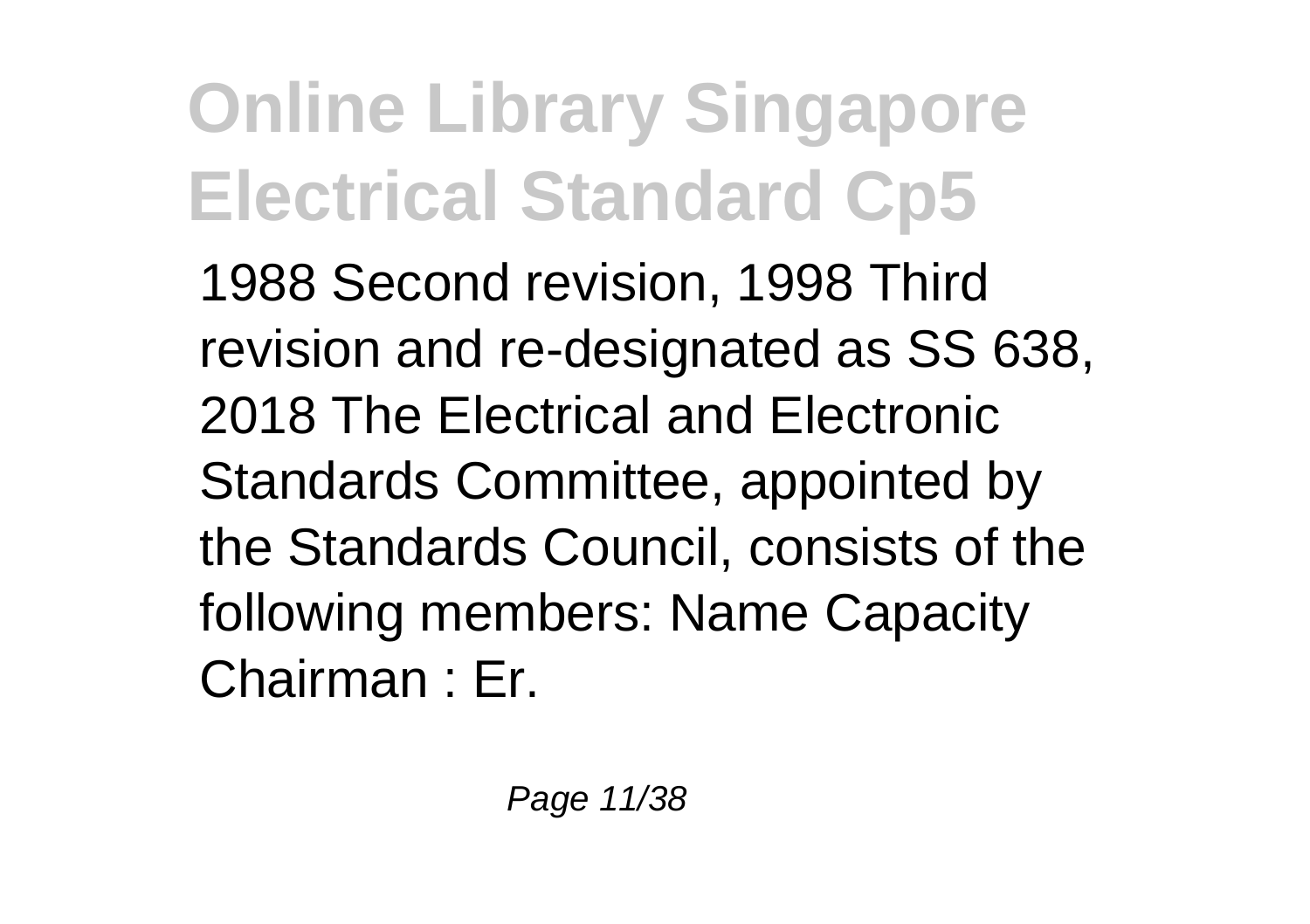SINGAPORE STANDARD Code of practice for electrical ... SINGAPORE STANDARD CP 5 : 1998 (ICS 29.020) CODE OF PRACTICE FOR Electrical installations. Published 1117582.

#### CP5:1998 CODE OF PRACTICE FOR Page 12/38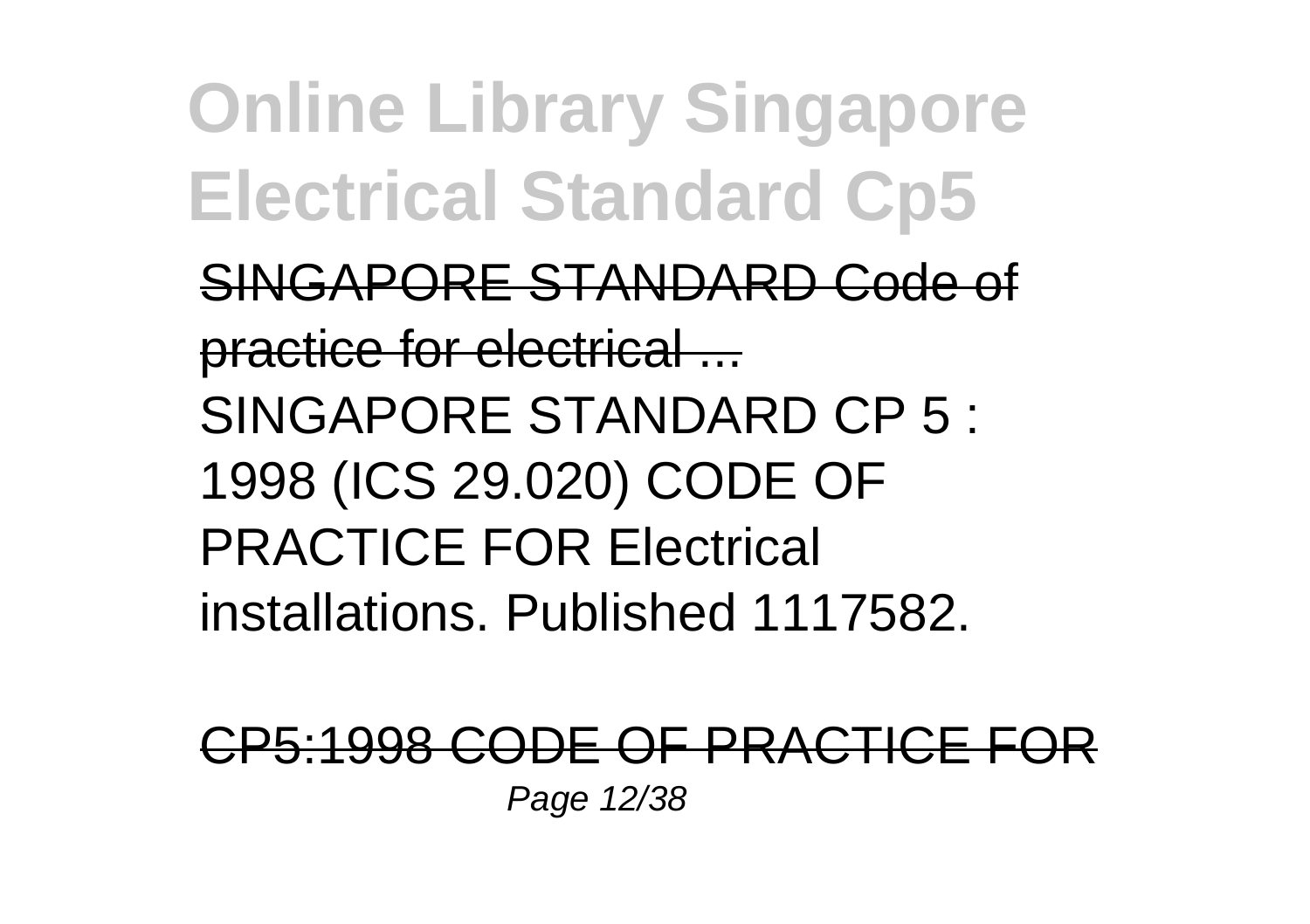ELECTRICAL INSTALLATIONS.pdf ... Code of Practice for Electrical Installations, (Singapore Standards, CP5 1998), Singapore Productivity and Standards Board, 1998 (Call no: QC100.S617 CP... Singapore Electrical Standard Cp5 "Singapore Standard" means a standard or Page 13/38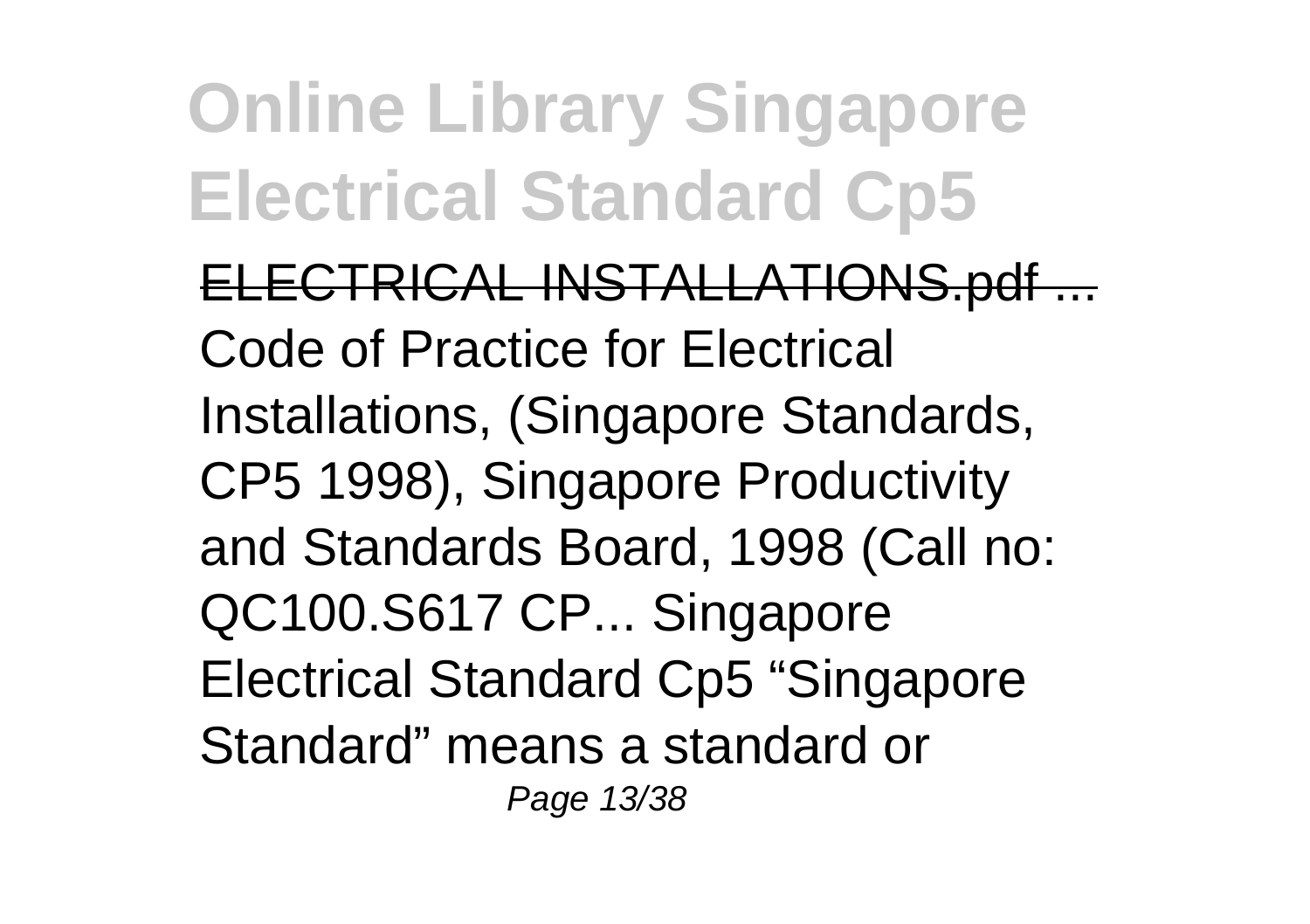specification issued by the Enterprise Singapore Board; [S 185/2018 wef 01/04/2018]

Singapore Electrical Standard Cp5 trumpetmaster.com File Name: Singapore Electrical Wiring Standards Cp5.pdf Size: 6036 KB Page 14/38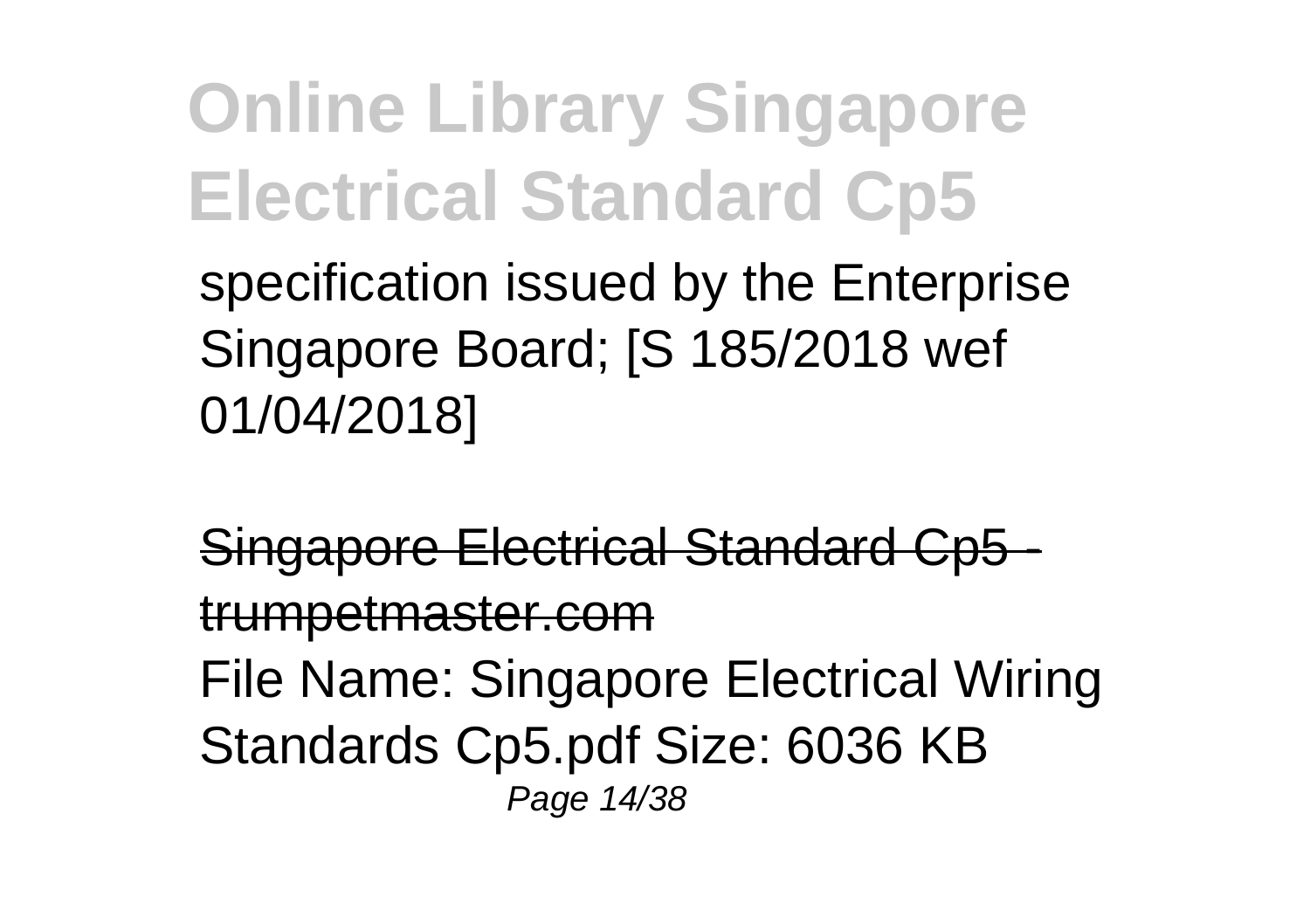Type: PDF, ePub, eBook Category: Book Uploaded: 2020 Nov 19, 15:30 Rating: 4.6/5 from 834 votes.

Singapore Electrical Wiring Standards Cp5 | bookstorerus.com informed of the key changes and requirements of these three Singapore Page 15/38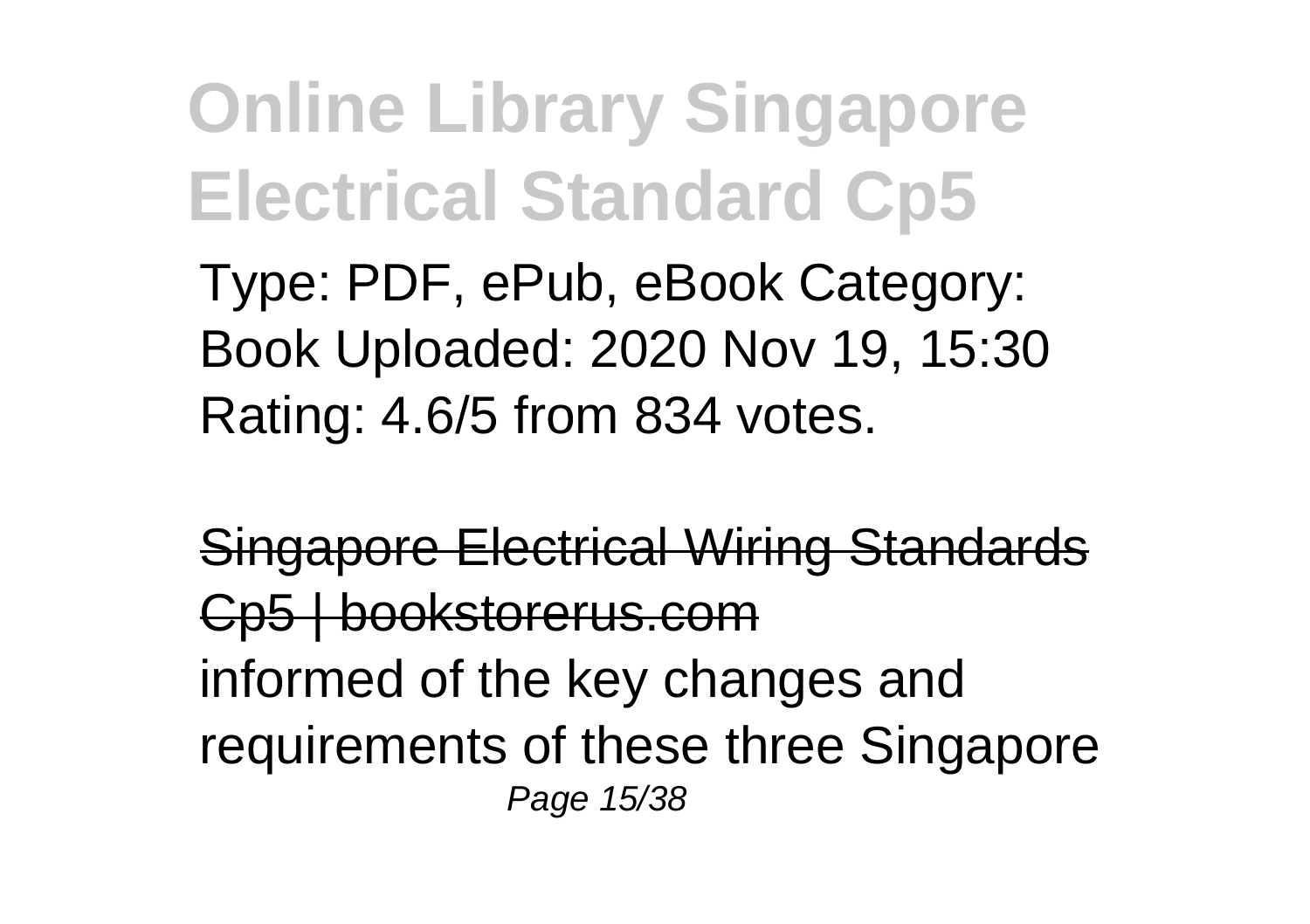Standards. The SS 638 : 2018 (formerly CP 5) and SS 650 : 2019 Parts 1 & 2 (formerly CP 88 Parts 1 & 2) are mandatory requirements under the Electricity (Electrical Installations) Regulations in Singapore. The standards set out the safety rules and wiring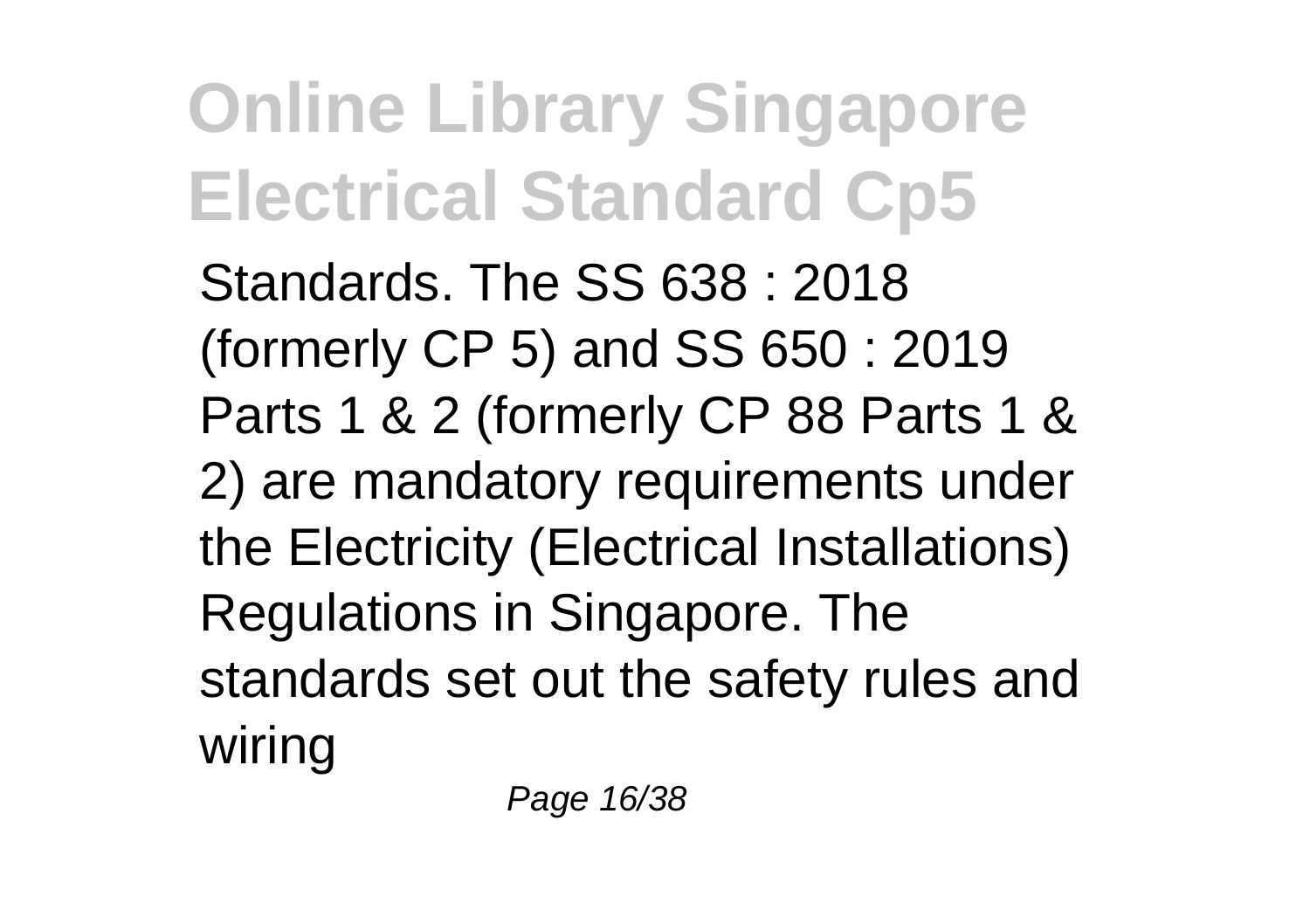Seminar Launch of SS 638 : 2018 (formerly CP 5) on Code of ... The existing cable colour code for fixed electrical wiring stipulated in the Singapore Standard CP5:1998 Code of practice for electrical installations has been amended to align with Page 17/38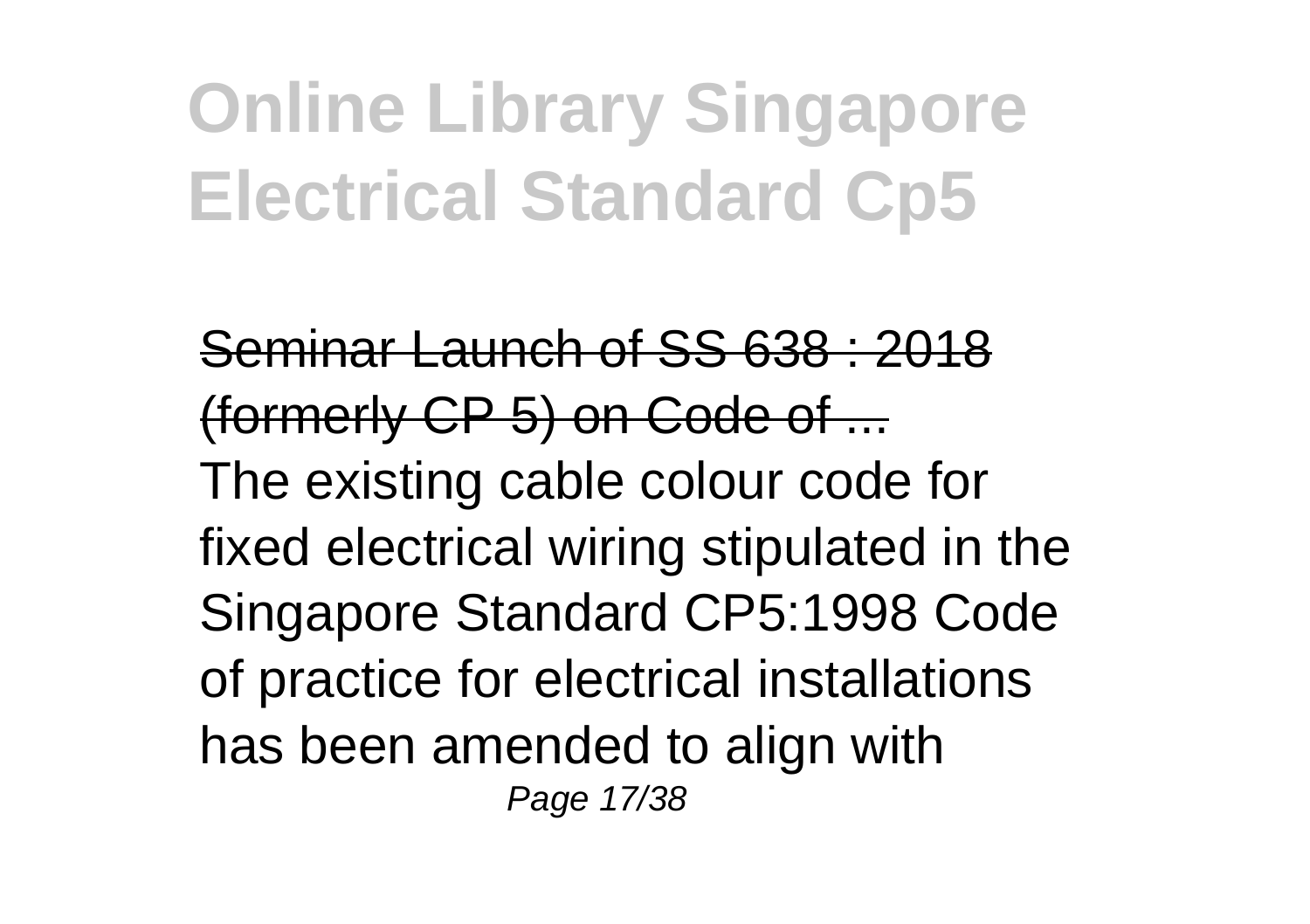international standards such as BS 7671 and IEC 60446.

New Cable Colour Code for Electrical Installations

Applies to the design, erection and verification of electrical installations other than those specifically excluded Page 18/38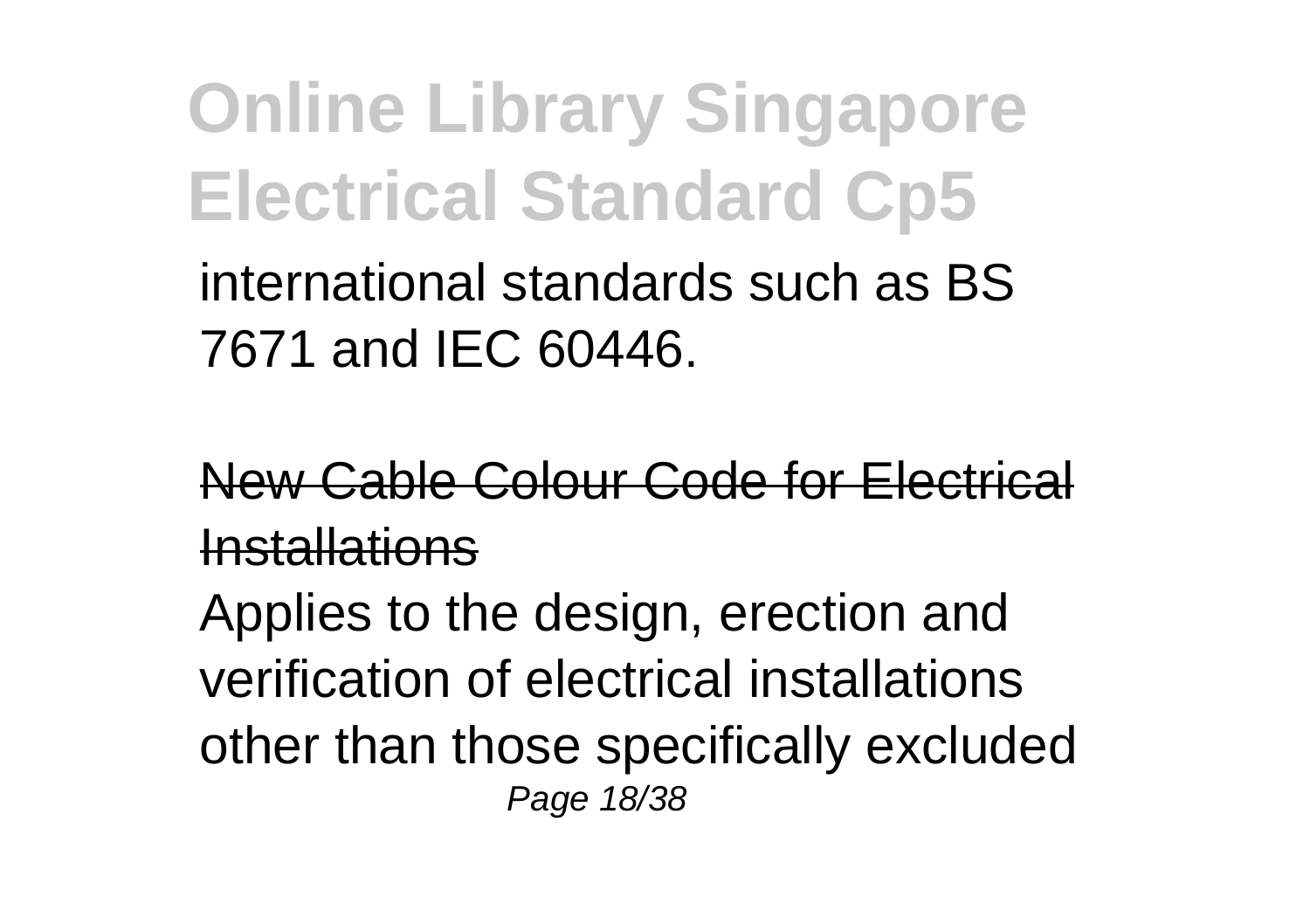under its scope. Includes requirements for: (i) circuits supplied at nominal voltages up to and including 1000 V a.c. or 1500 V d.c. For a.c., the preferred frequency which is taken into account in this Code is 50 Hz;

Singapore Standards Page 19/38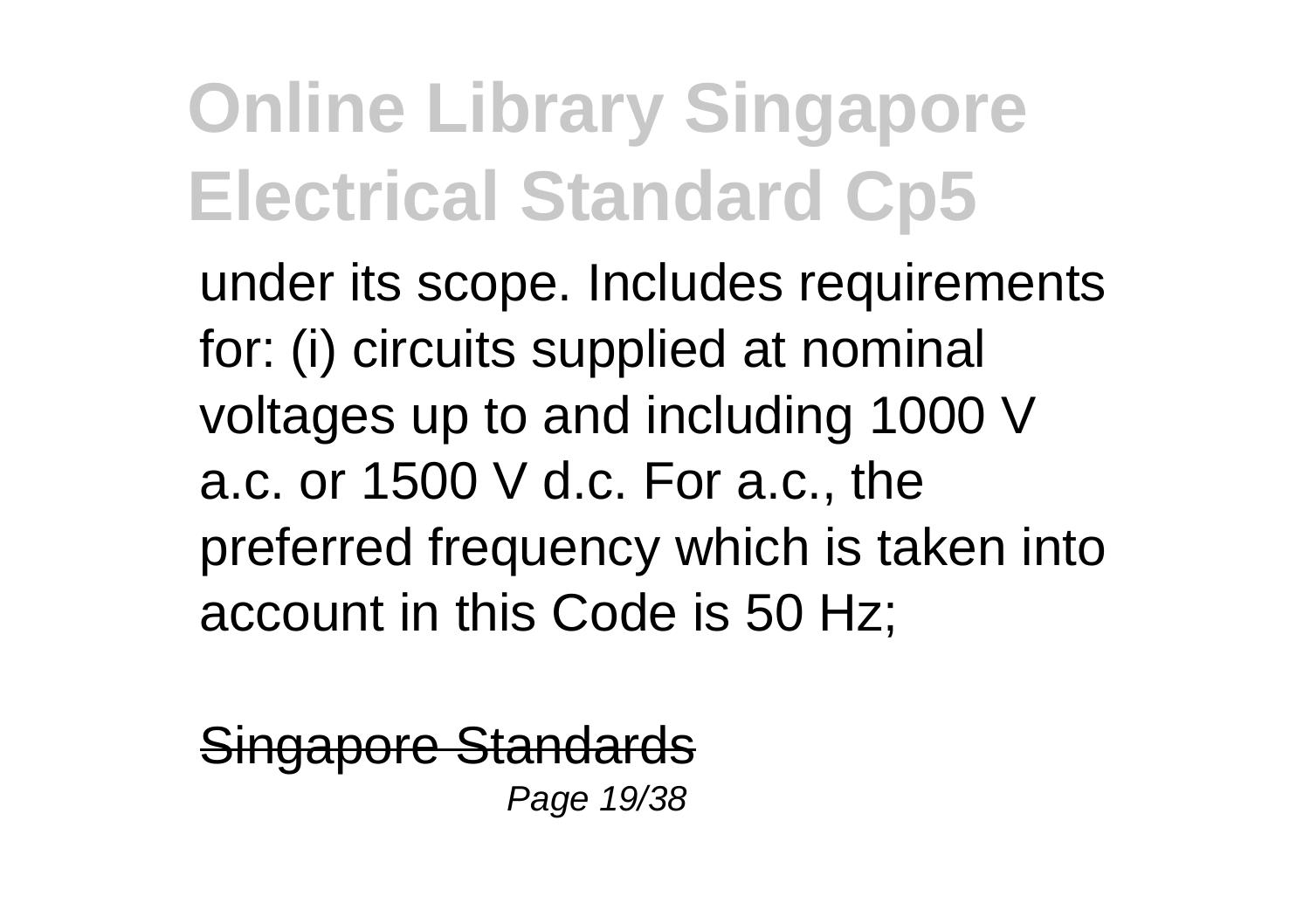"Singapore Standard" means a standard or specification issued by the Enterprise Singapore Board; [S 185/2018 wef 01/04/2018] "switch" means a mechanical switching device capable of making, carrying and breaking an electricity current under normal circuit conditions and carrying Page 20/38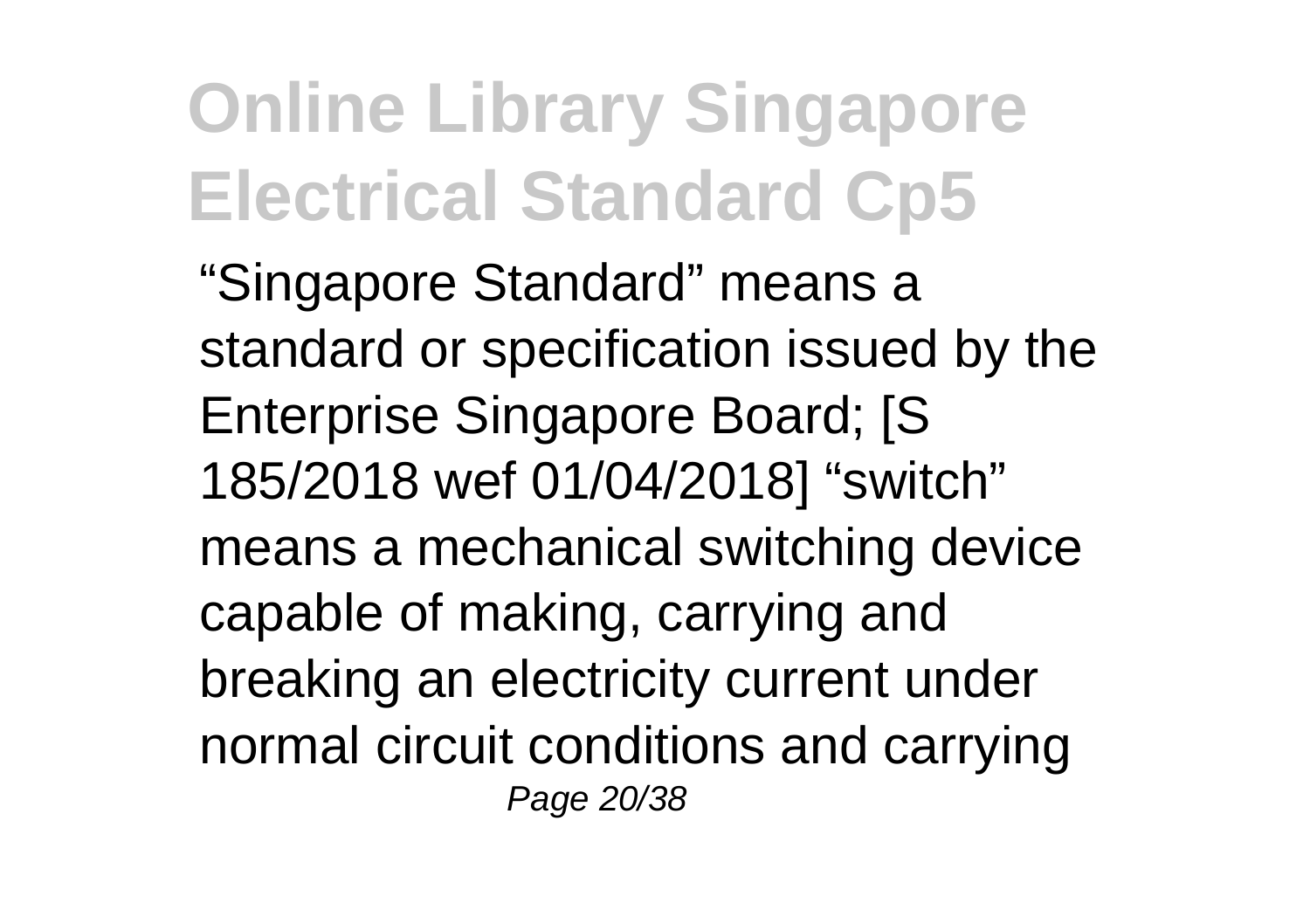for a limited time an electricity current under specified ...

Electricity (Electrical Installations) Regulations ...

This code of practice sets forth the minimum standards of performance, which the service provider has to Page 21/38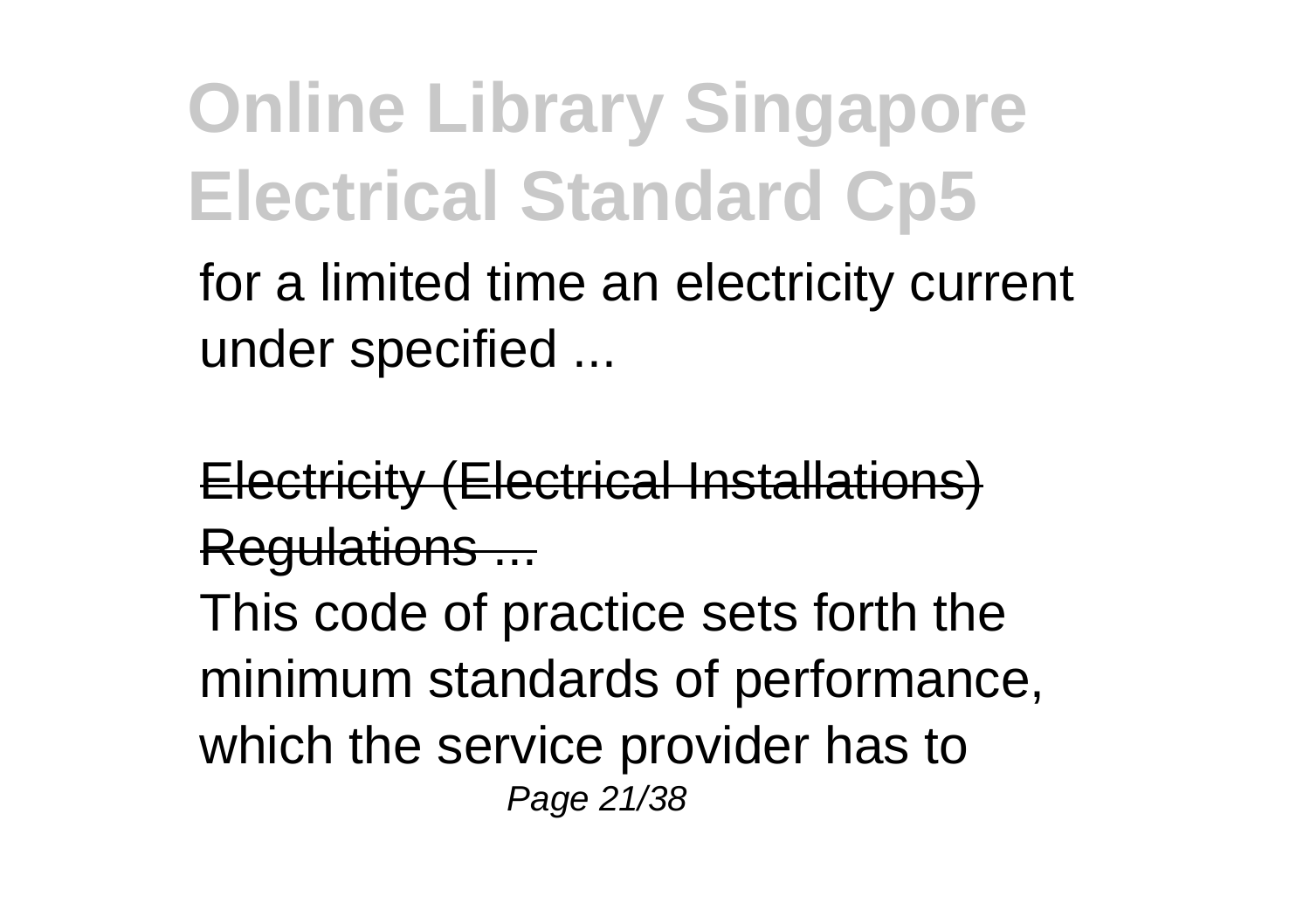adhere to when carrying out its operations. It also spells out the rights and obligations of the retail licensee, generation licensee, transmission licensee, and the contestable consumer in respect of the market support services.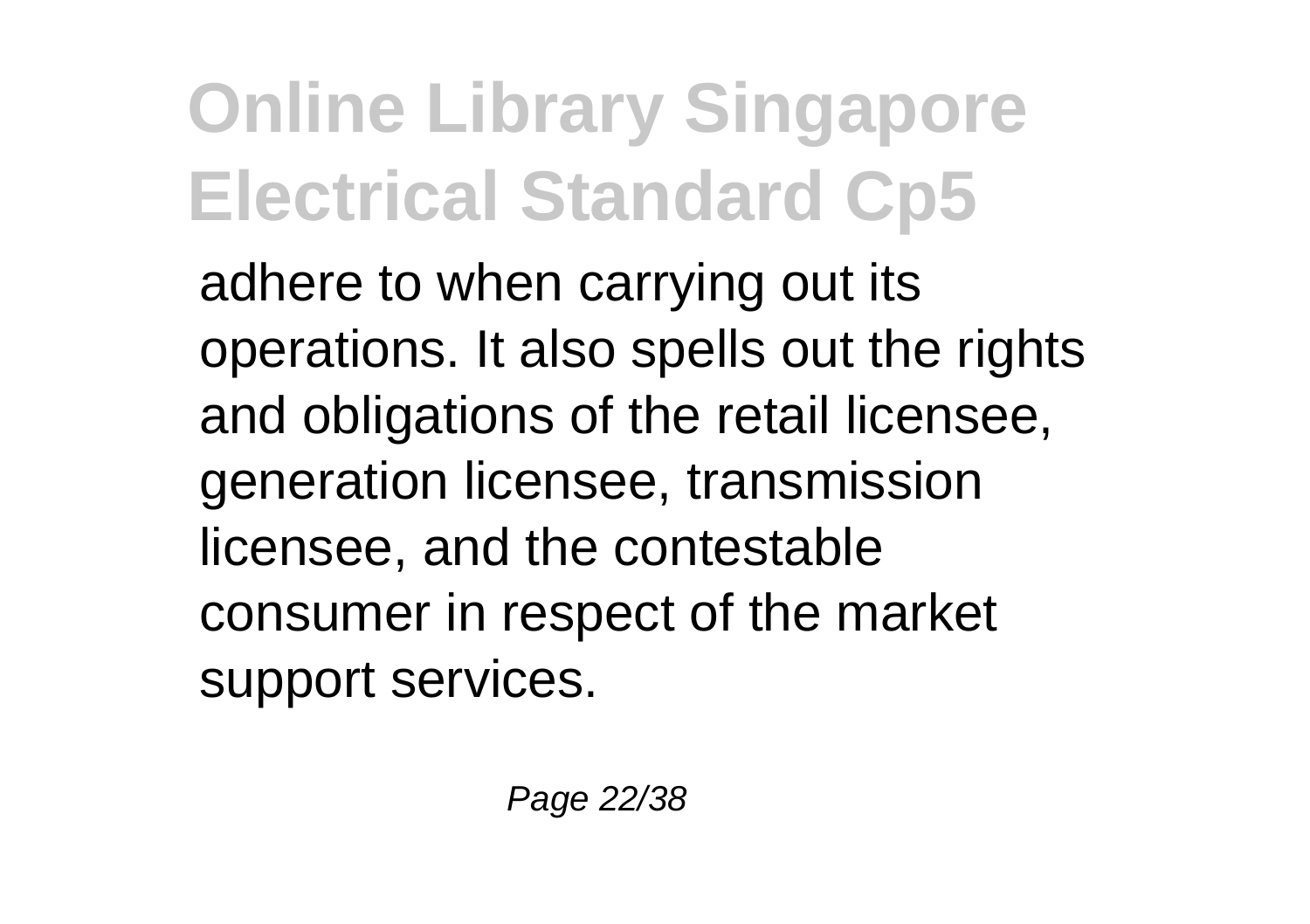#### EMA : Codes of Practice

The existing cable colour code for fixed electrical wiring stipulated in the Singapore Standard CP5:1998 Code of practice for electrical installations has been amended to align with international standards such as BS 7671 and IEC 60446. The Page 23/38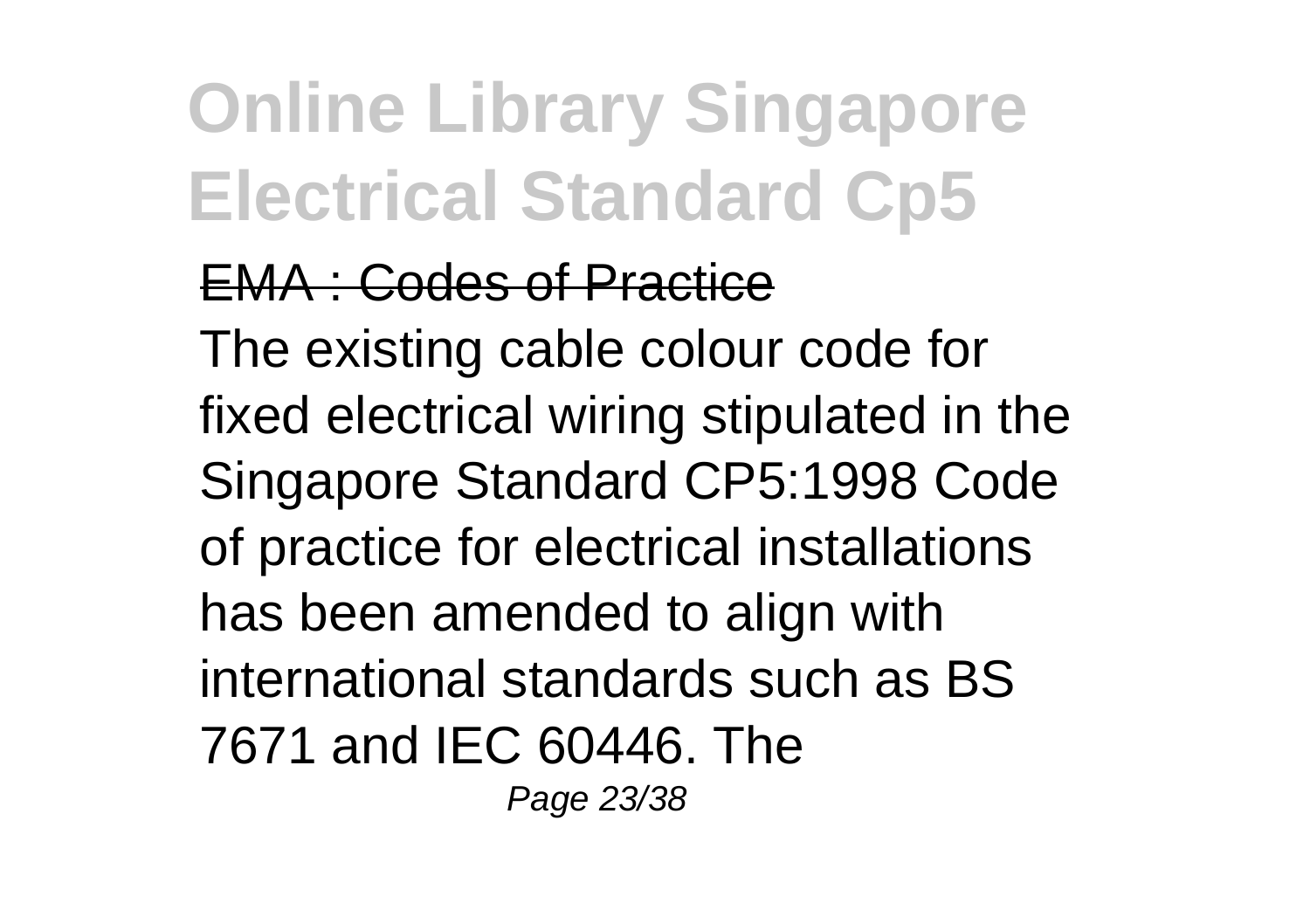amendments also address our local needs and practices so that the standard of electrical safety will not be...

Singapore Electrical Standard Cp5 **Brackettgreen** Activities involving shall comply to Page 24/38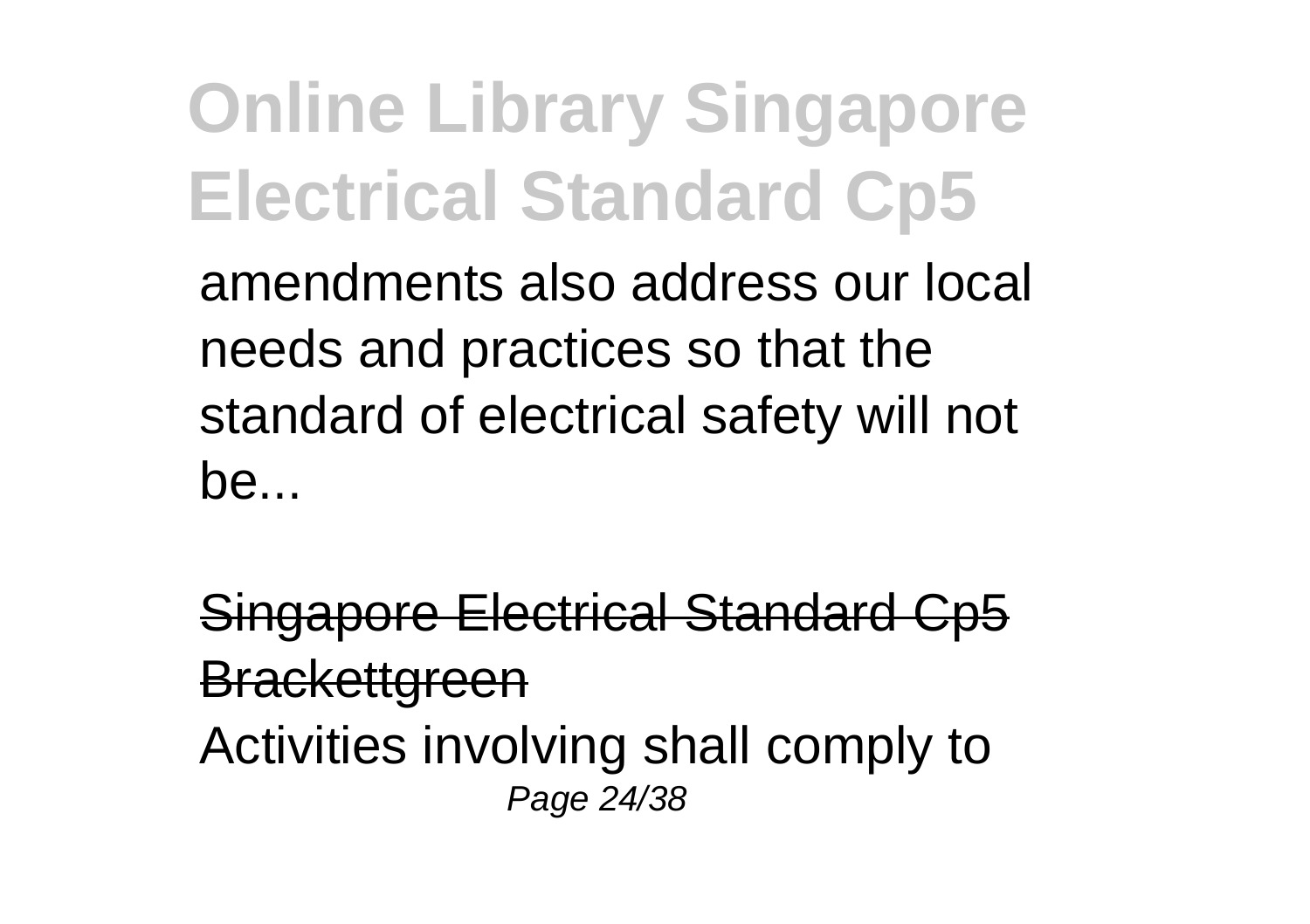Singapore Standard CP 5 : 1998 Code of. Practice for Electrical Installations ("SS CP5").. i. SS CP5: 1998. Code of Practice for Electrical Installations ii. SS CP88: 2001 Part 1 – Construction and Building Sites. Code of Practice for Temporary Electrical .... Singapore Code of Practice for Installation and Page 25/38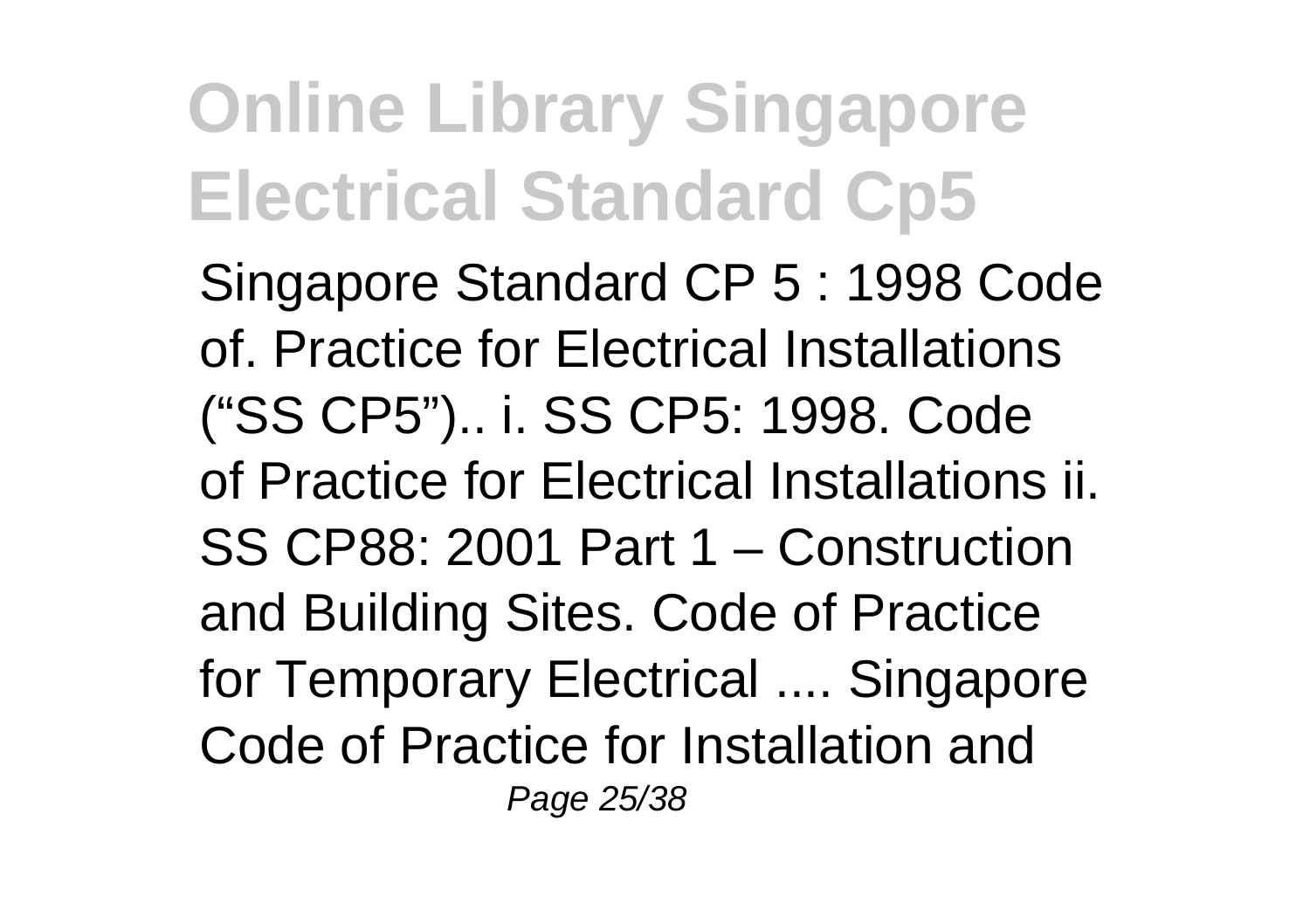Servicing of Electrical Fire Alarm Syatems.

CP5:1998 CODE OF PRACTICE FOR ELECTRICAL INSTALLATIONS.pdf 13. —(1) The licensed electrical worker responsible for the installation of any electrical installation in, on, over or Page 26/38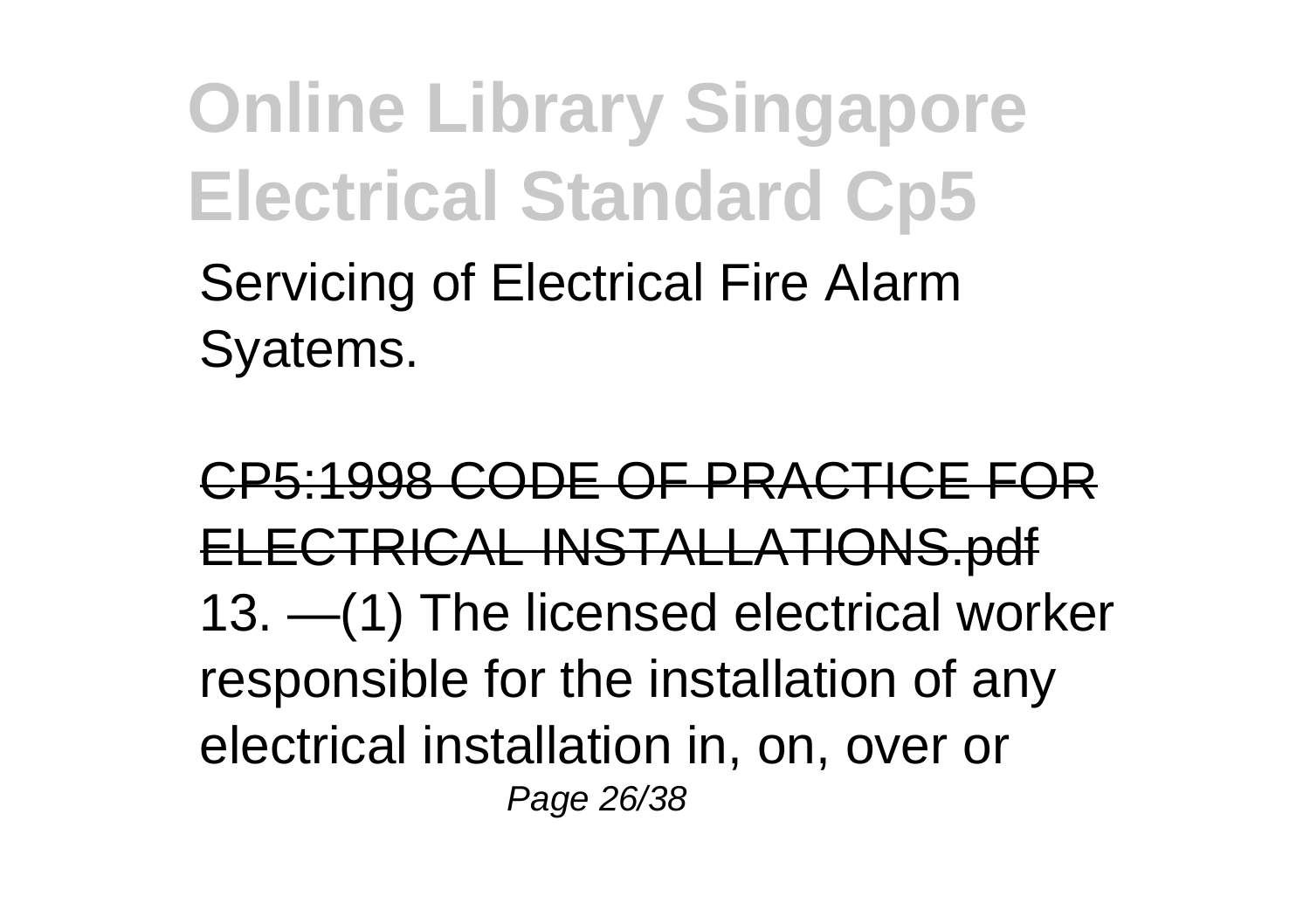under any premises shall ensure that every wire, electricity cable, fitting and apparatus in such electrical installation complies with the requirements of the relevant Singapore Standard or with such other standard as the Authority may determine.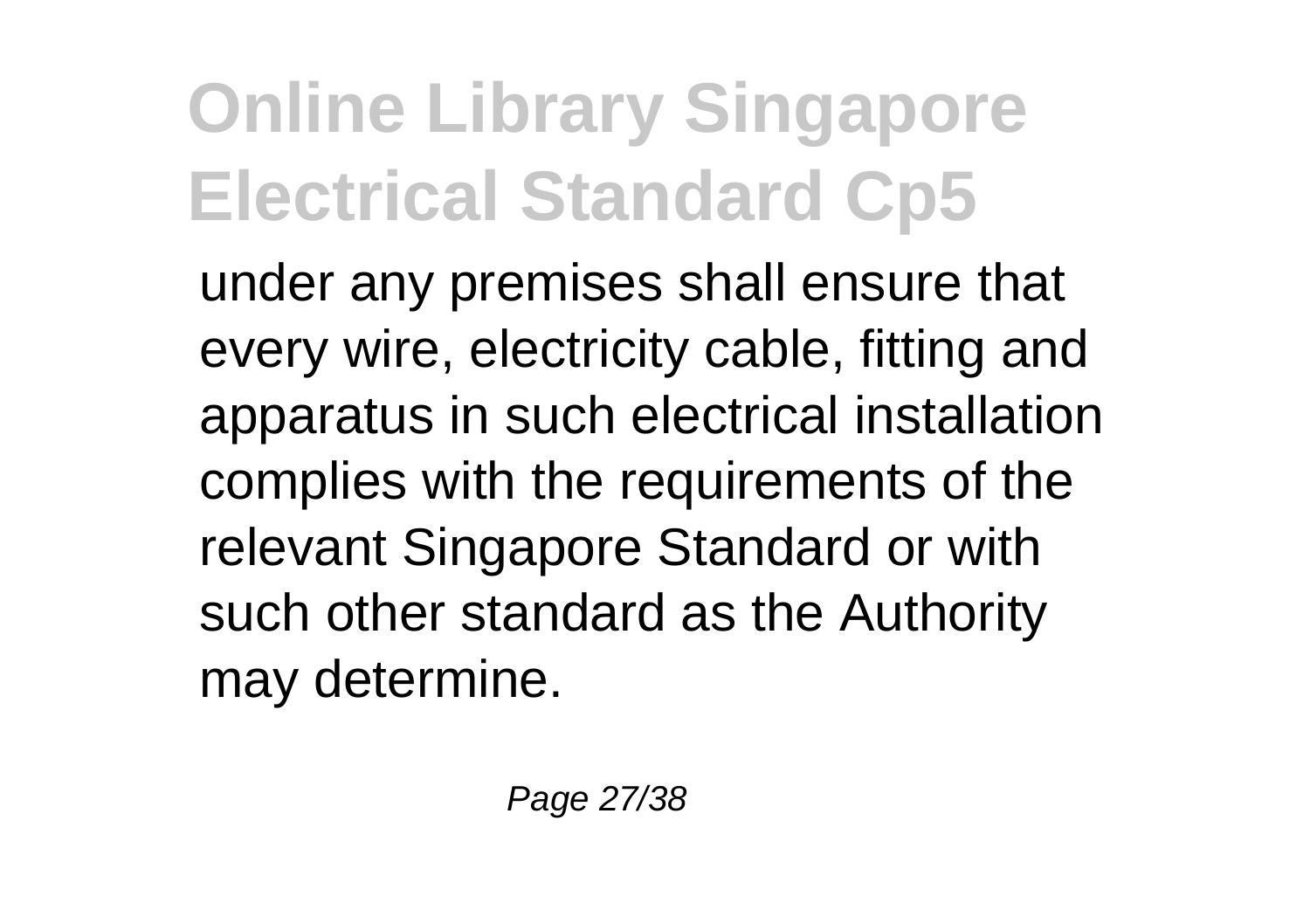**Electricity (Electrical Installations)** Regulations ...

Singapore. Types of installations that require the use of. the code. SS CP 5 is applicable to all consumers. electrical installations in industrial, commercial and domestic premises. SS CP 88 Pt 1 is applicable to Page 28/38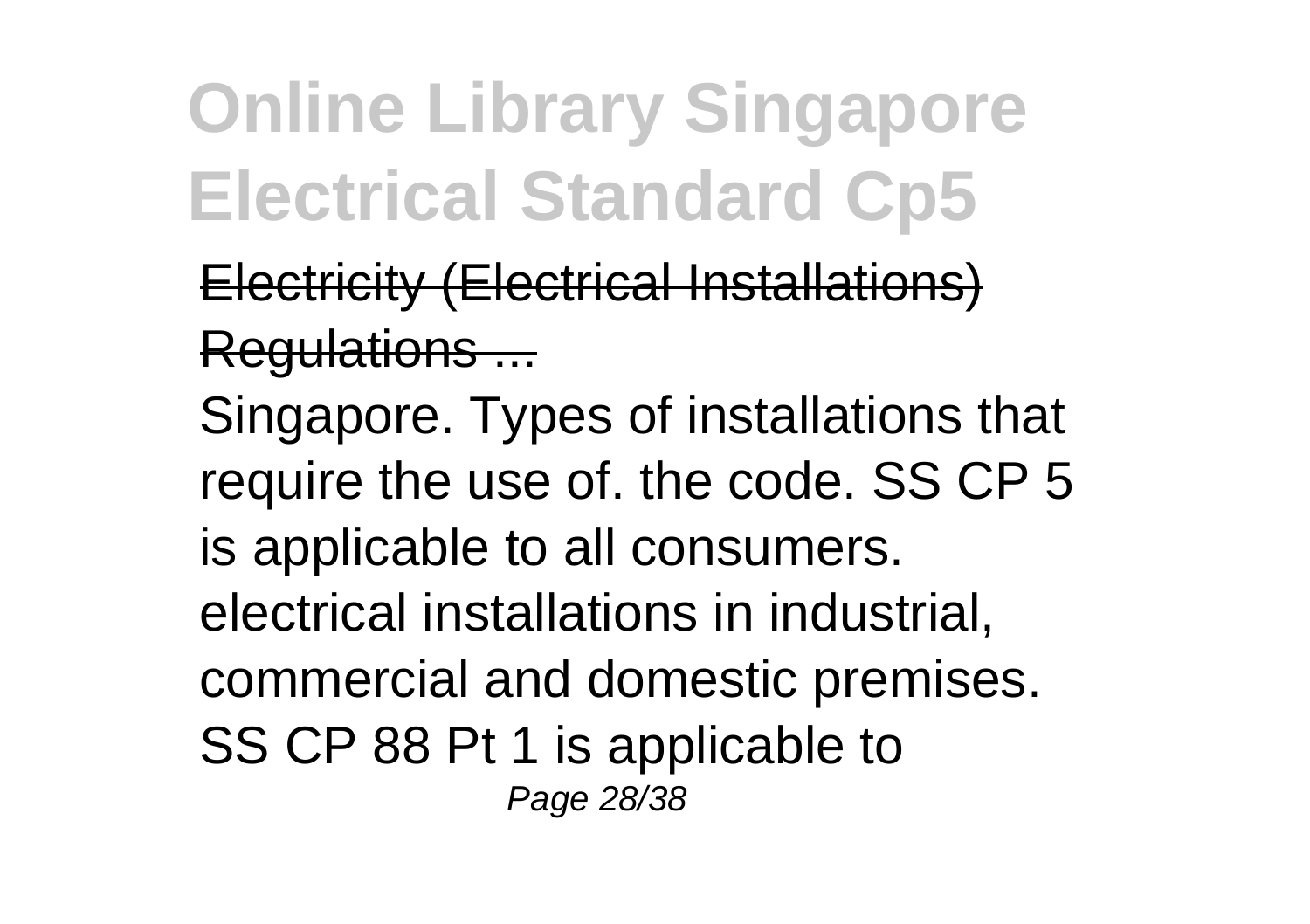temporary. electrical installations in construction and. building sites.

PPT – Electrical Installation Code Singapore PowerPoint ... Comprehending as competently as arrangement even more than supplementary will present each Page 29/38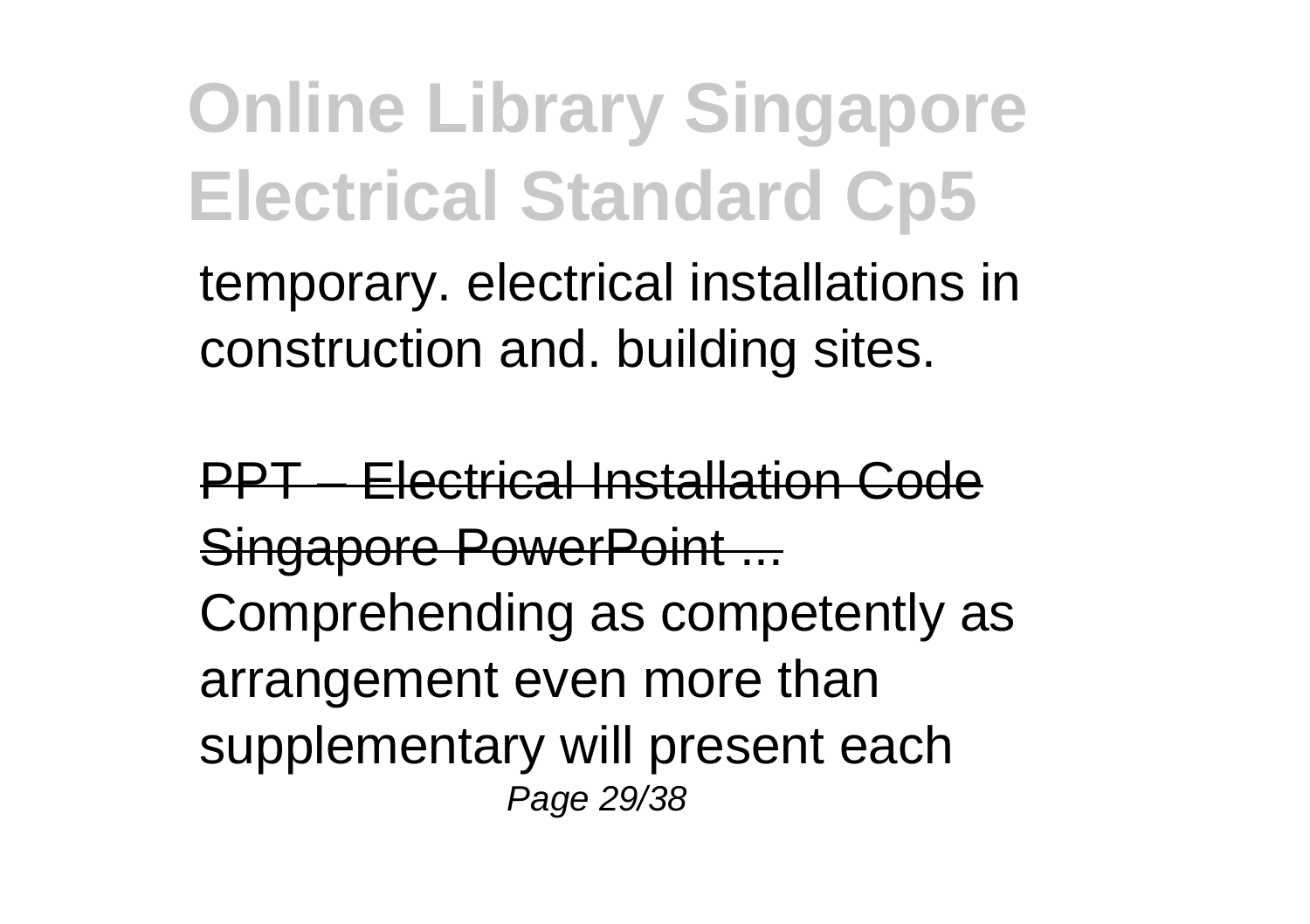success. bordering to, the revelation as competently as sharpness of this singapore electrical standard cp5 can be taken as competently as picked to act. Page 2/7 Where To Download Singapore Electrical Standard Cp5

Singapore Electrical Standard C Page 30/38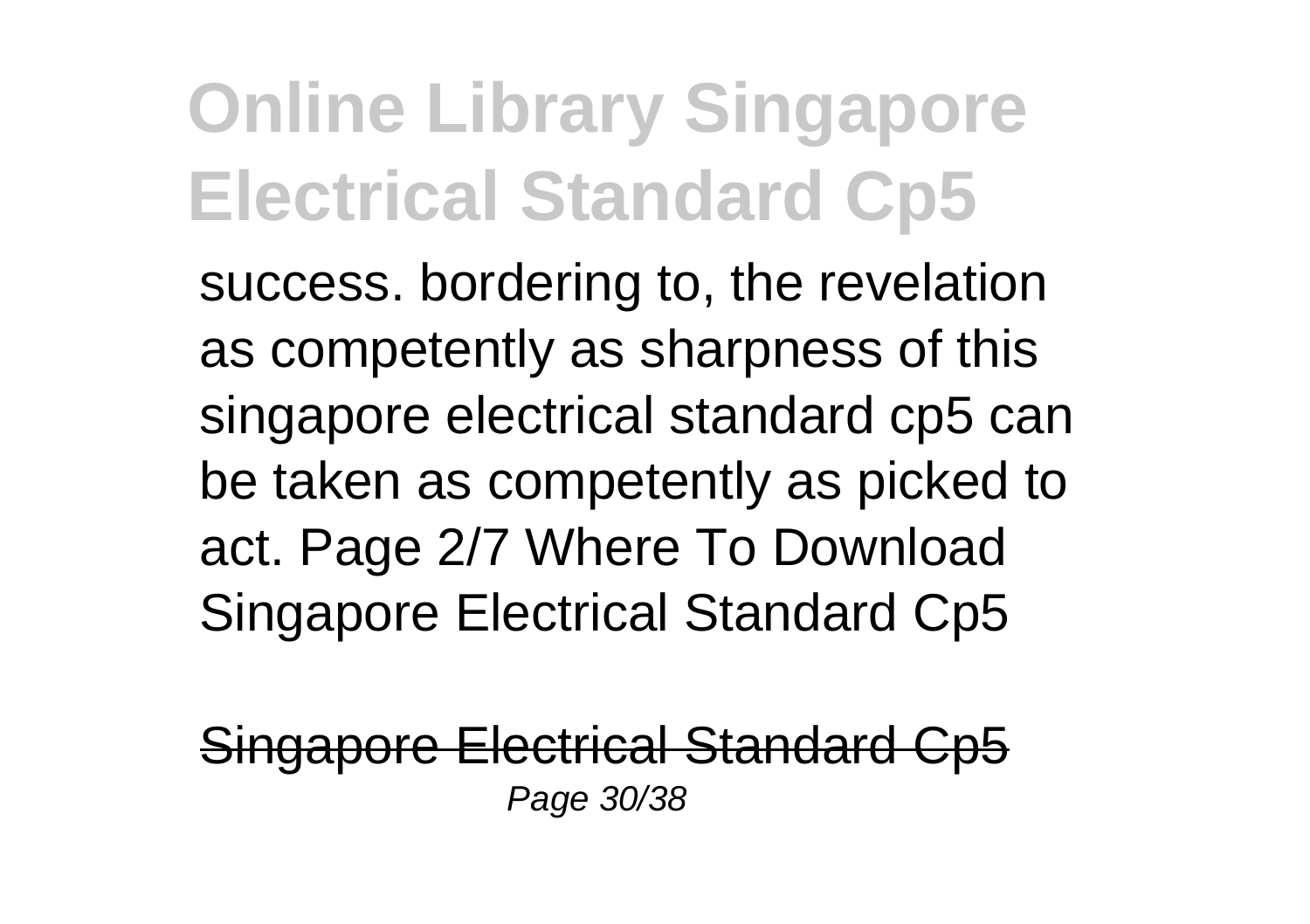Singapore Electrical Standard Cp5 Recognizing the pretentiousness ways to acquire this ebook singapore electrical standard cp5 is additionally useful. You have remained in right site to begin getting this info. acquire the singapore electrical standard cp5 belong to that we offer here and check Page 31/38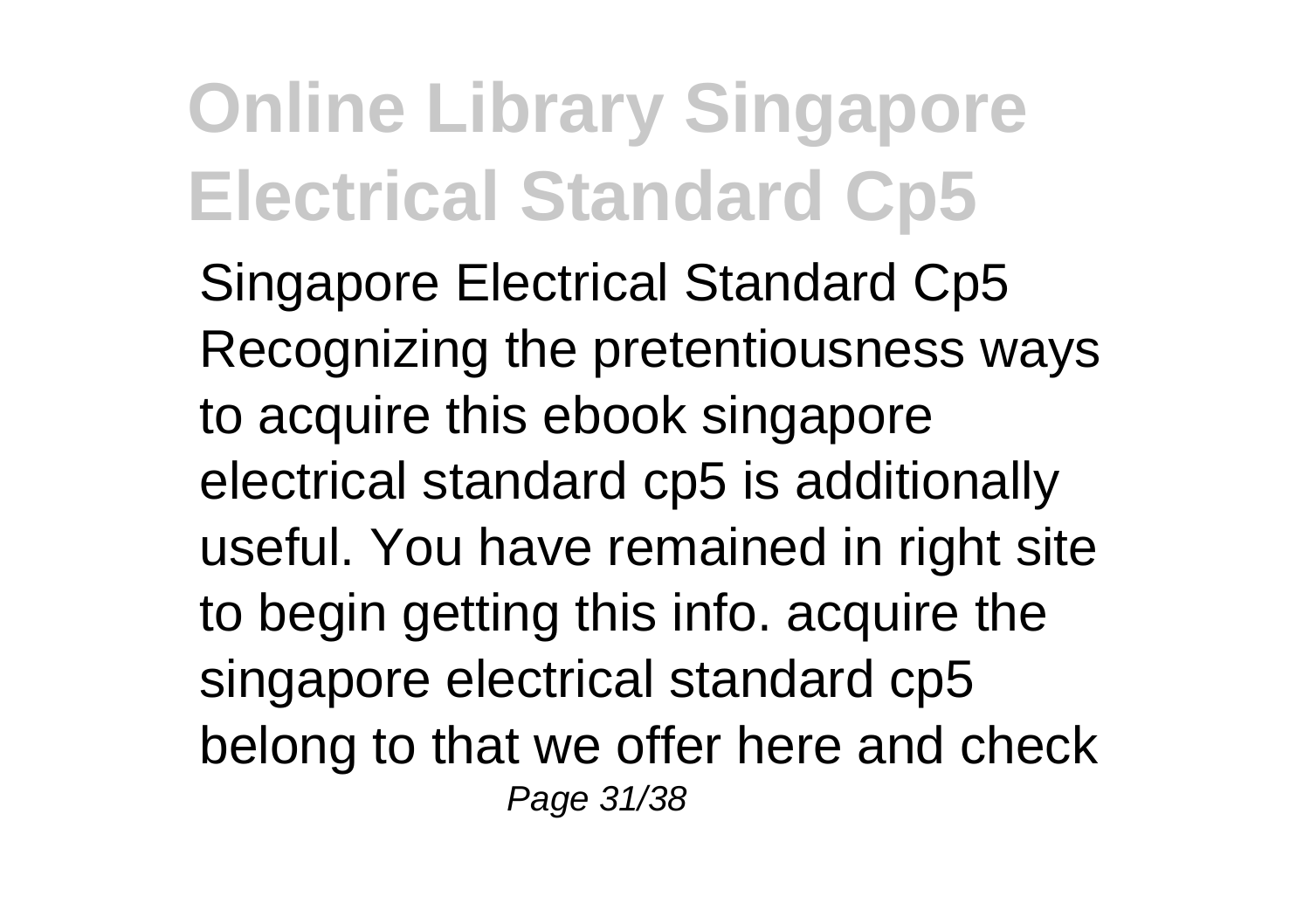**Online Library Singapore Electrical Standard Cp5** out the link.

Singapore Electrical Standard Cp5 The SS 638 : 2018 (formerly CP 5) and SS 650 : 2019 Parts 1 & 2 (formerly CP 88 Parts 1 & 2) are mandatory requirements under the Electricity (Electrical Installations) Page 32/38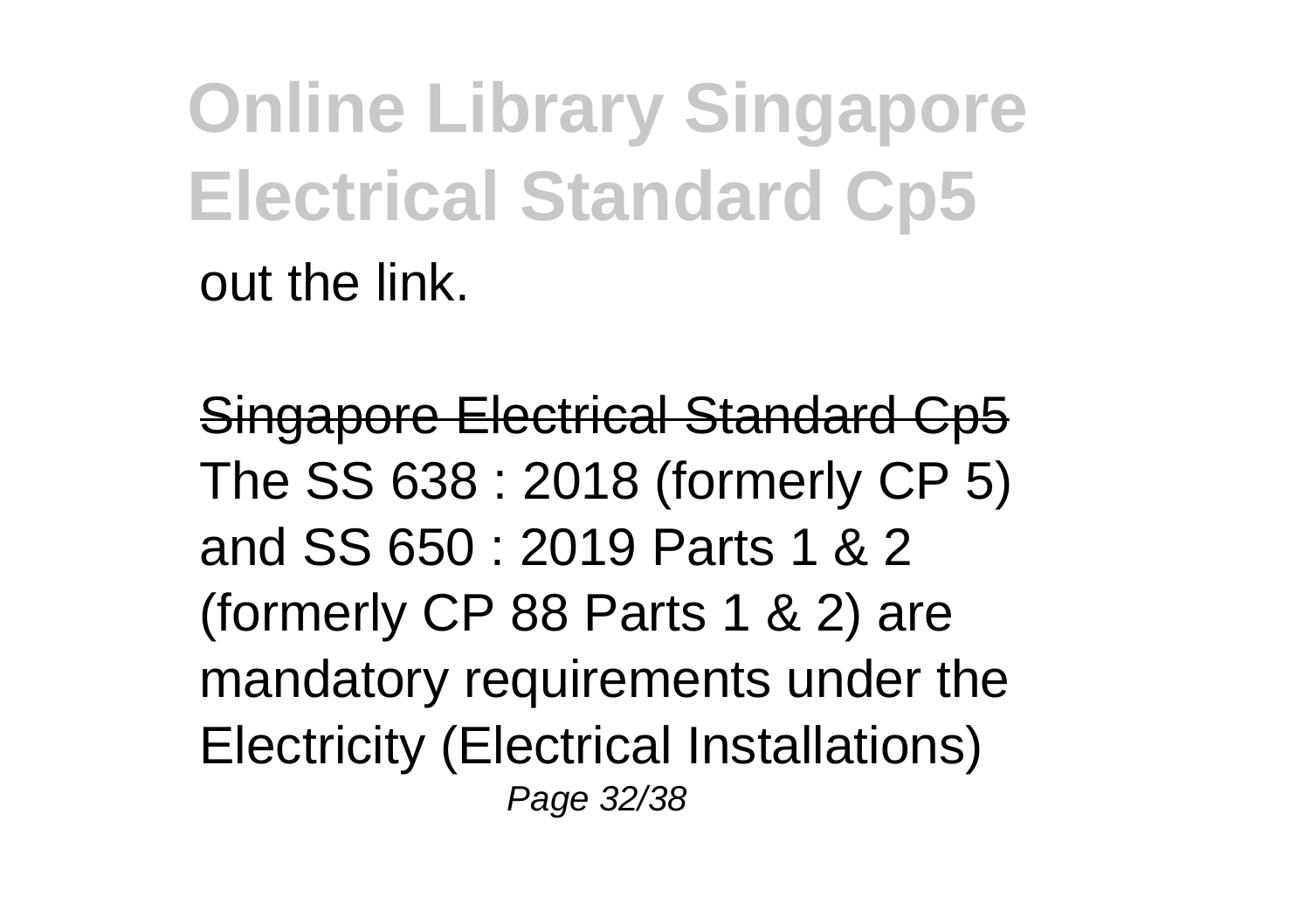Regulations in Singapore. The standards set out the safety rules and wiring practices that shall be observed in carrying out low voltage design, operation and maintenance works by persons or parties involved, such as licensed electrical workers, electrical contractors, consultant firms, testing Page 33/38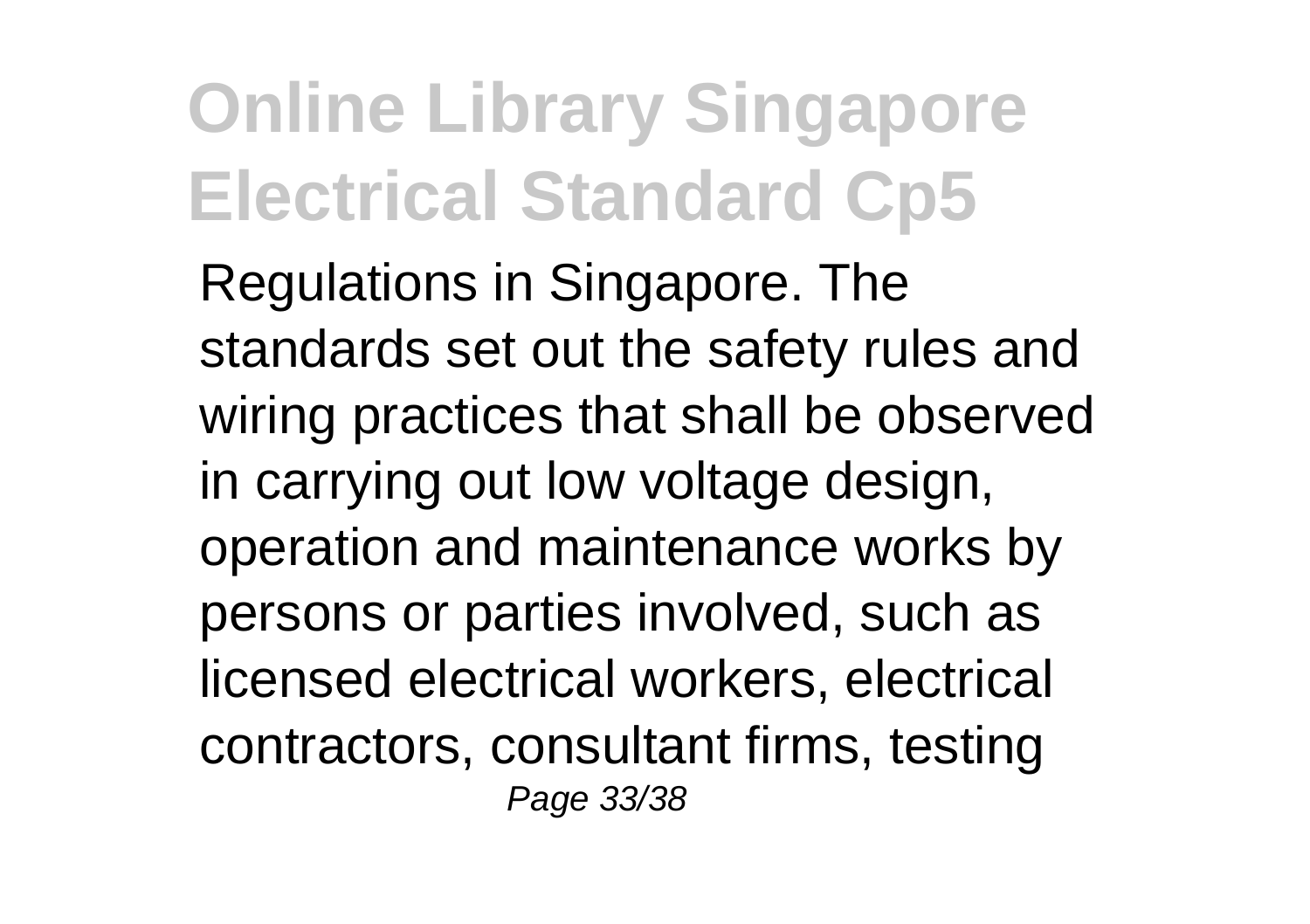companies, supervisors and ...

Seminar Launch of SS 638 : 2018 (formerly CP 5) and SS 650 ... Singapore Standard SS 650 Code of Practice for Temporary Electrical Installations – Part 2: Festival Lighting, Trade Fairs, Mini-Fairs and Exhibition Page 34/38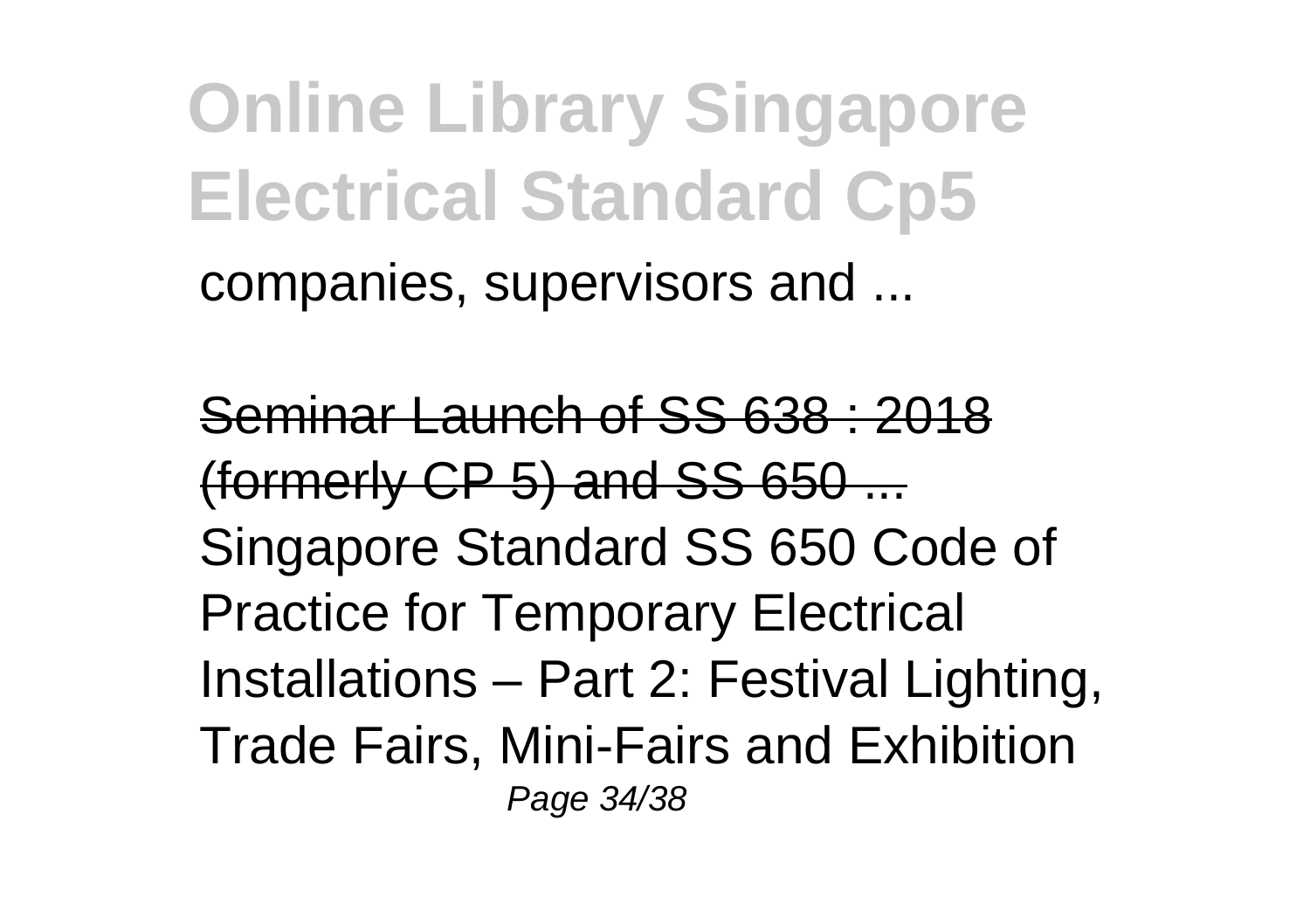Sites. The new SS 638, SS 650 Part 1 and Part 2 in all electrical installations and temporary electrical installations will be in effect from 15 November 2019.

SS 638 Code of Practice for Electri Installations & SS ...

Page 35/38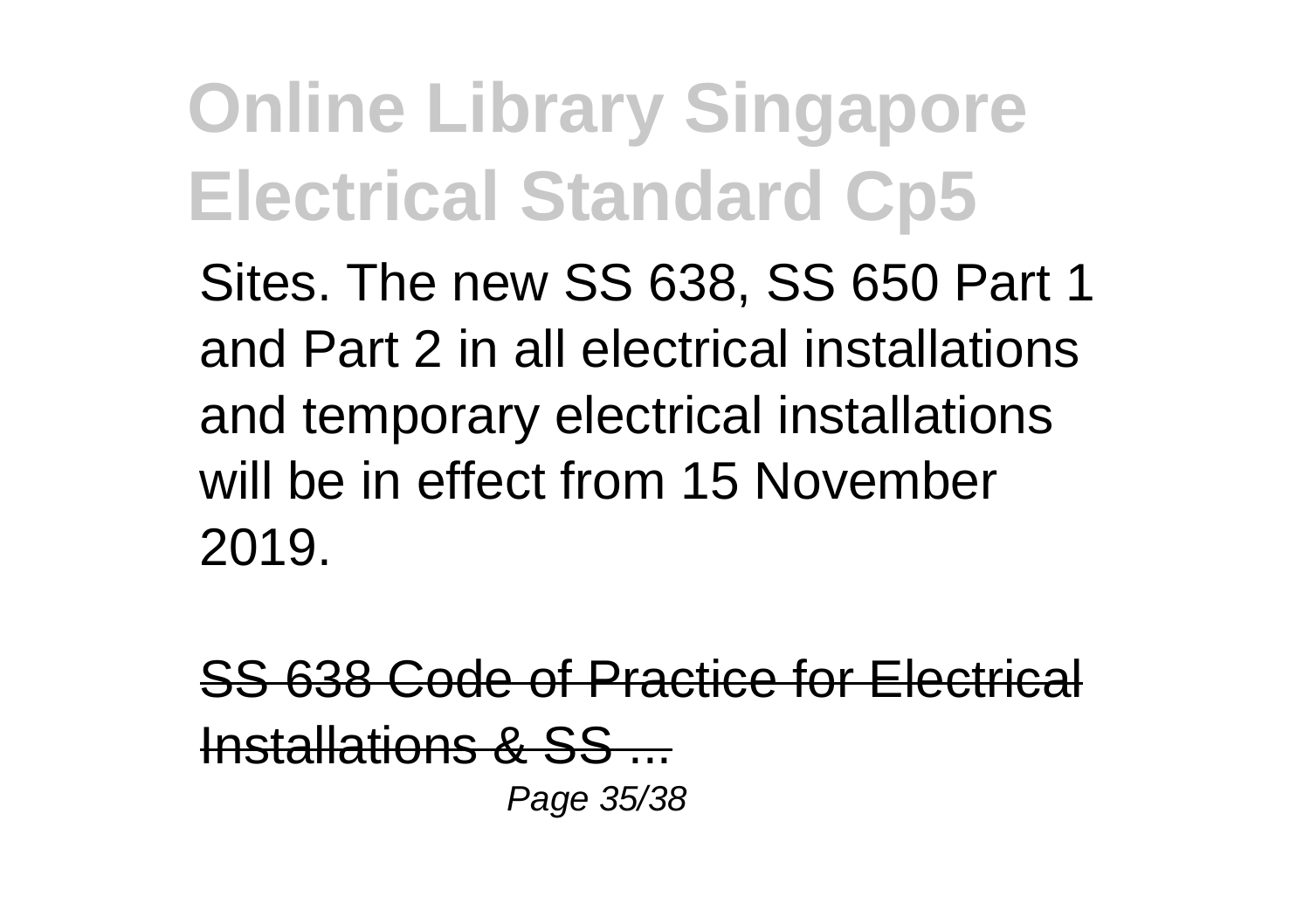Singapore Standard Cp 5Automatic Fire Sprinkler System : SS 99 Singapore Standards Codes of Practice. Under the Electricity Act, EMA has issued the following codes of practice to regulate the activities and conduct of the electricity industry. Market Support Services Code. This Page 36/38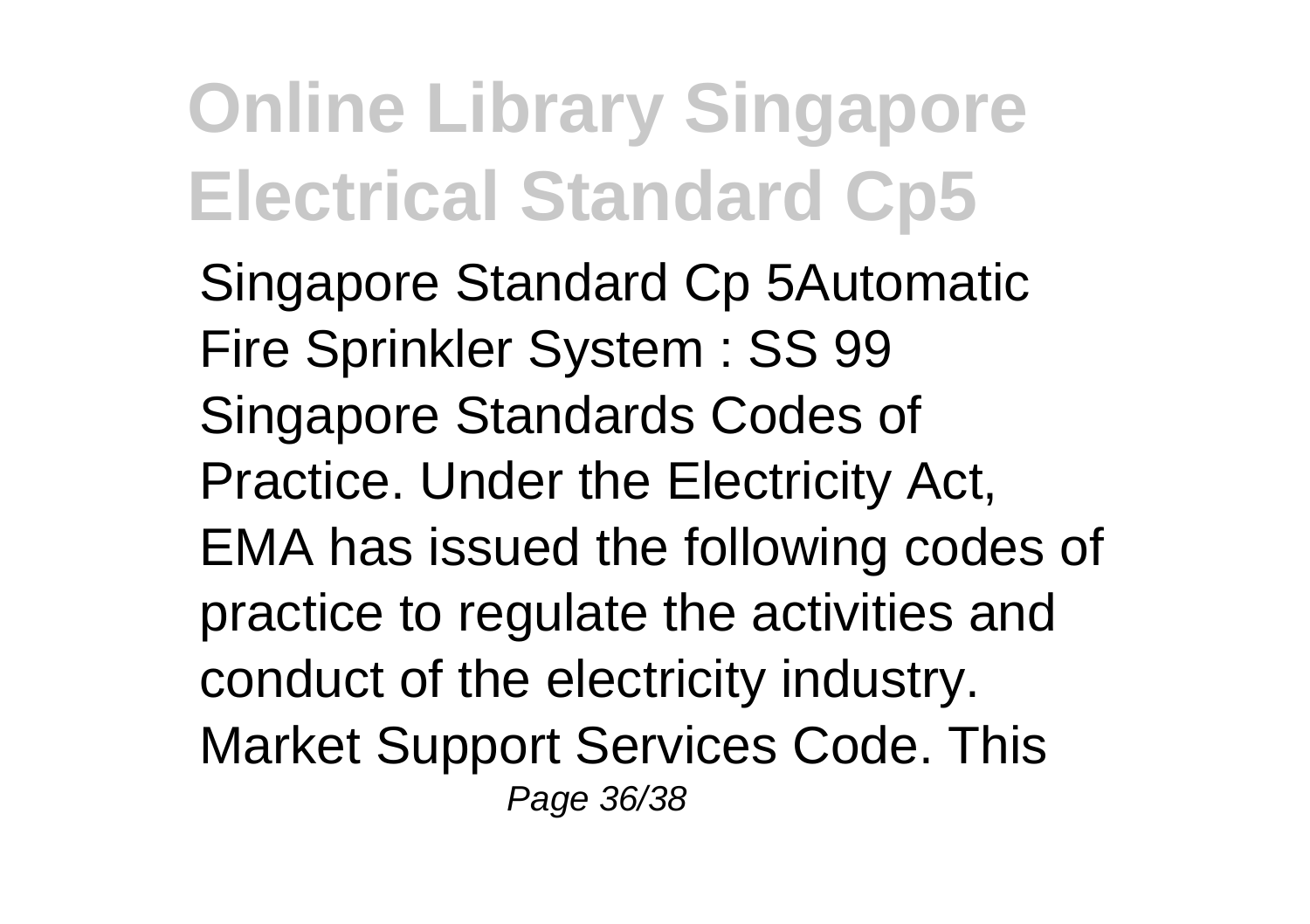code of practice sets forth the minimum standards of Page 10/26

Copyright code : 805b51211732bceb1f7a061dedc5e7c Page 37/38